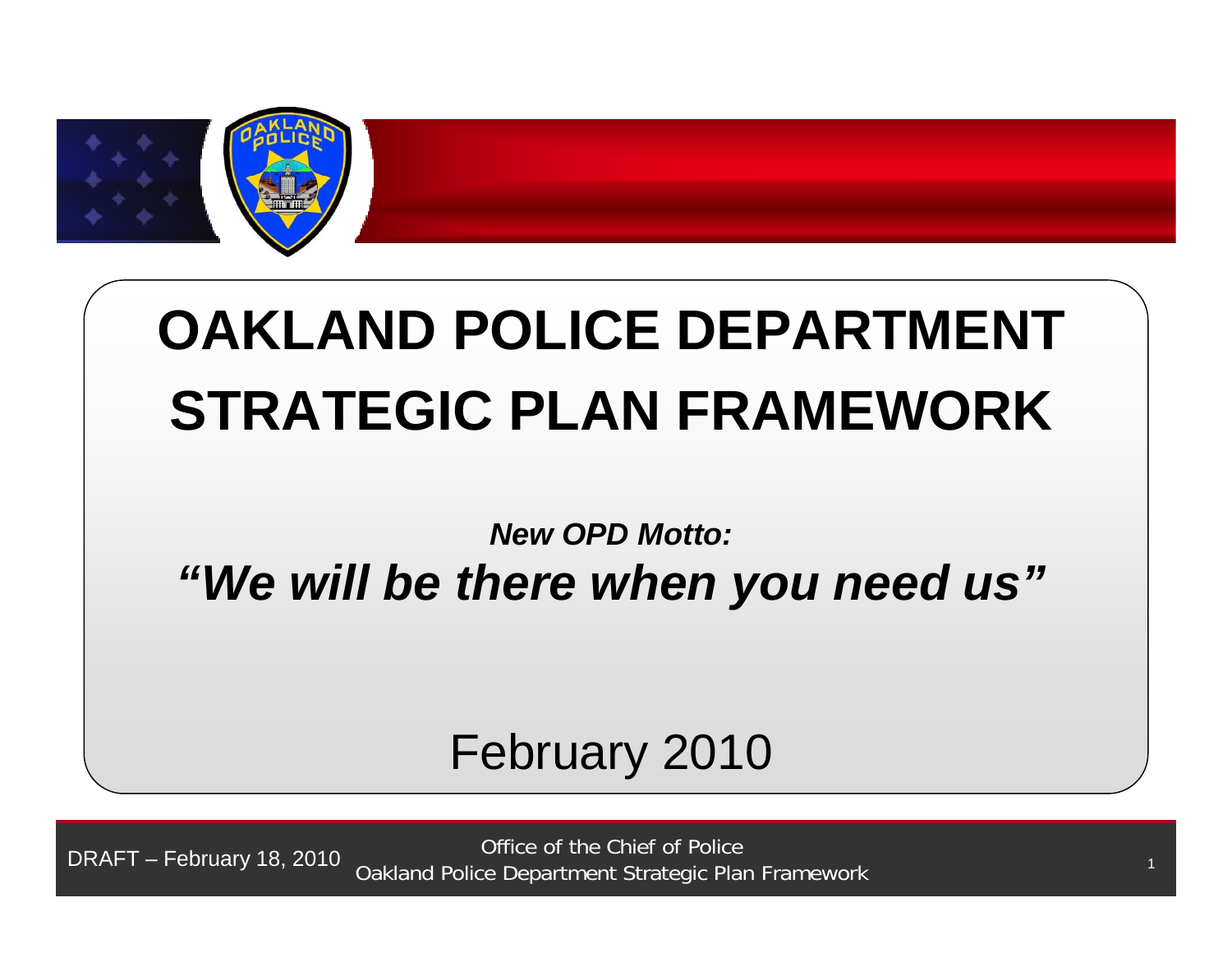

# Oakland Police Department **Mission**

The Mission of the Oakland Police Department is to provide the people of Oakland an environment where they can live, work, play, and thrive free from crime and the fear of crime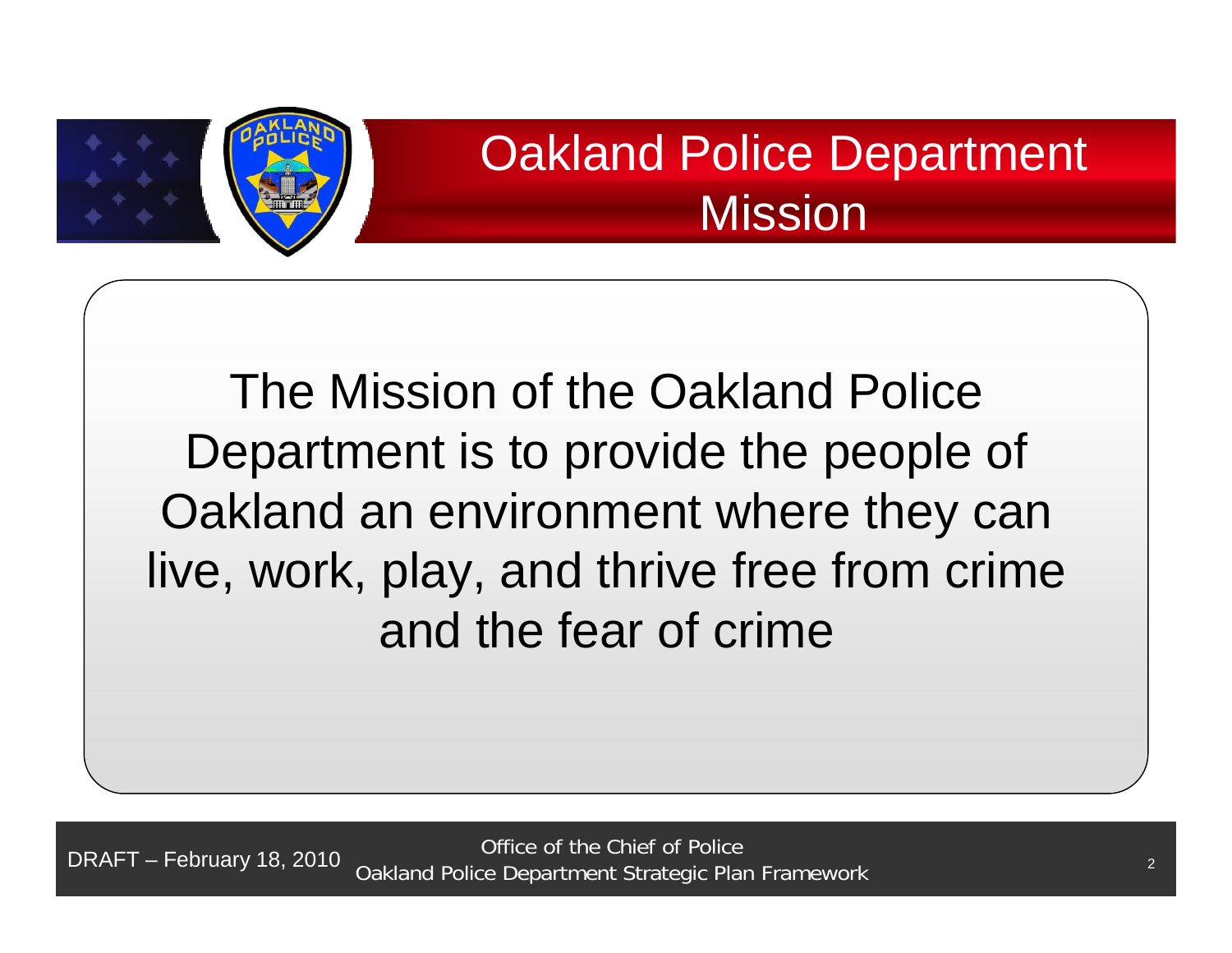

# Vision for Oakland and the Oakland Police Department

- 1. By the Year 2015, Oakland is one of the safest large cities in California – both in reality and perception
- 2. The Oakland Police Department provides high quality services in <sup>a</sup> Community-driven and customer-friendly manner
- 3. The Oakland Police Department is trusted, respected, and valued by those it serves
- 4. The Oakland Community and the Oakland Police Department work together to solve Community and neighborhood concerns and issues
- 5. The Oakland Police Department is an effective organization, providing <sup>a</sup> supportive and positive work environment for its employees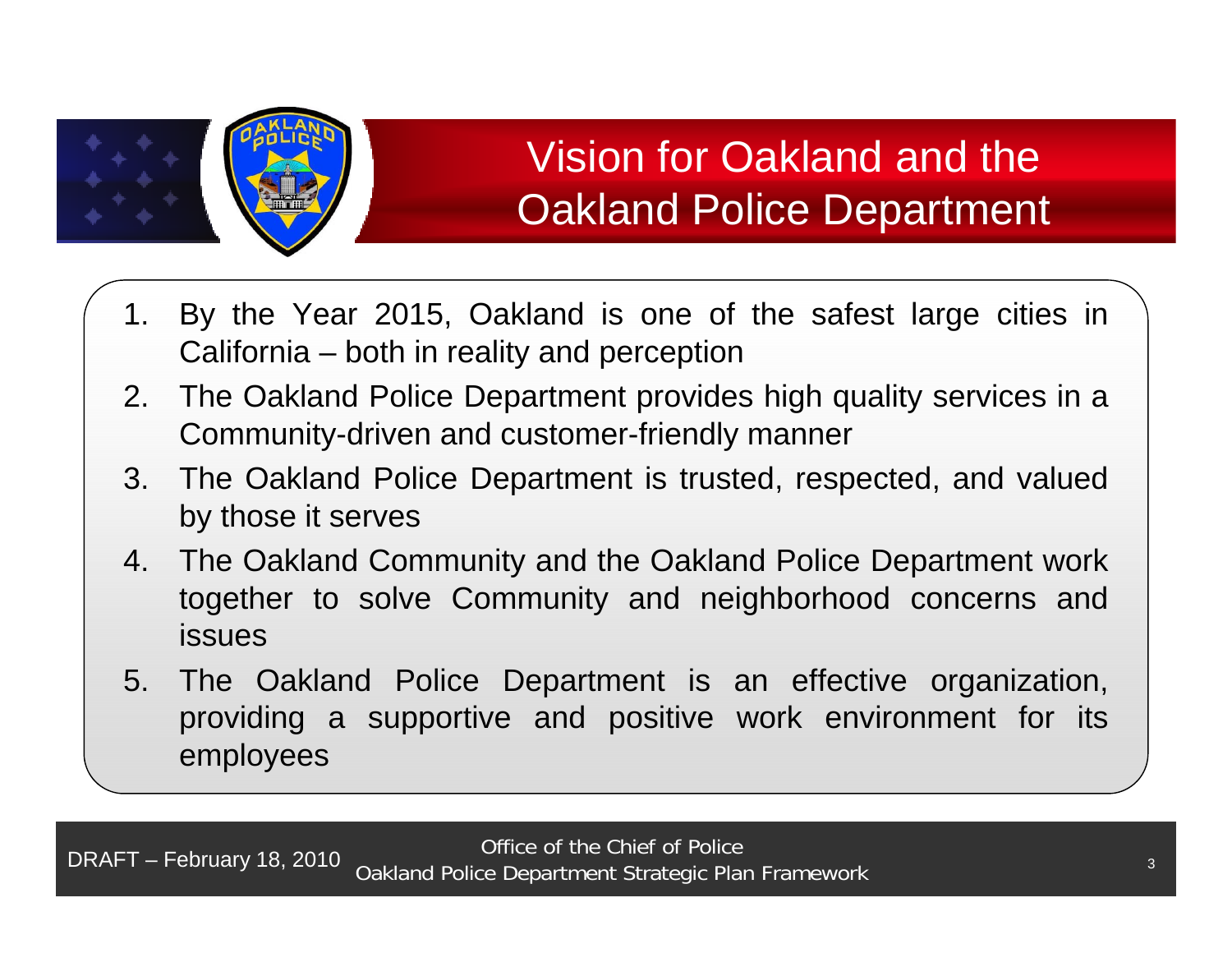

# Oakland Police Department Strategic Goals

- 1. Focus on the underlying causes of violent crime in Oakland – gangs, drugs, and guns
- 2. Improve police services provided based on the Community's priorities
- 3. Improve the relationship between the Oakland Police Department and the Community
- 4. Develop and implement <sup>a</sup> "total community policing" model in Oakland
- 5. Expand the capability of the Oakland Police Department to meet its mission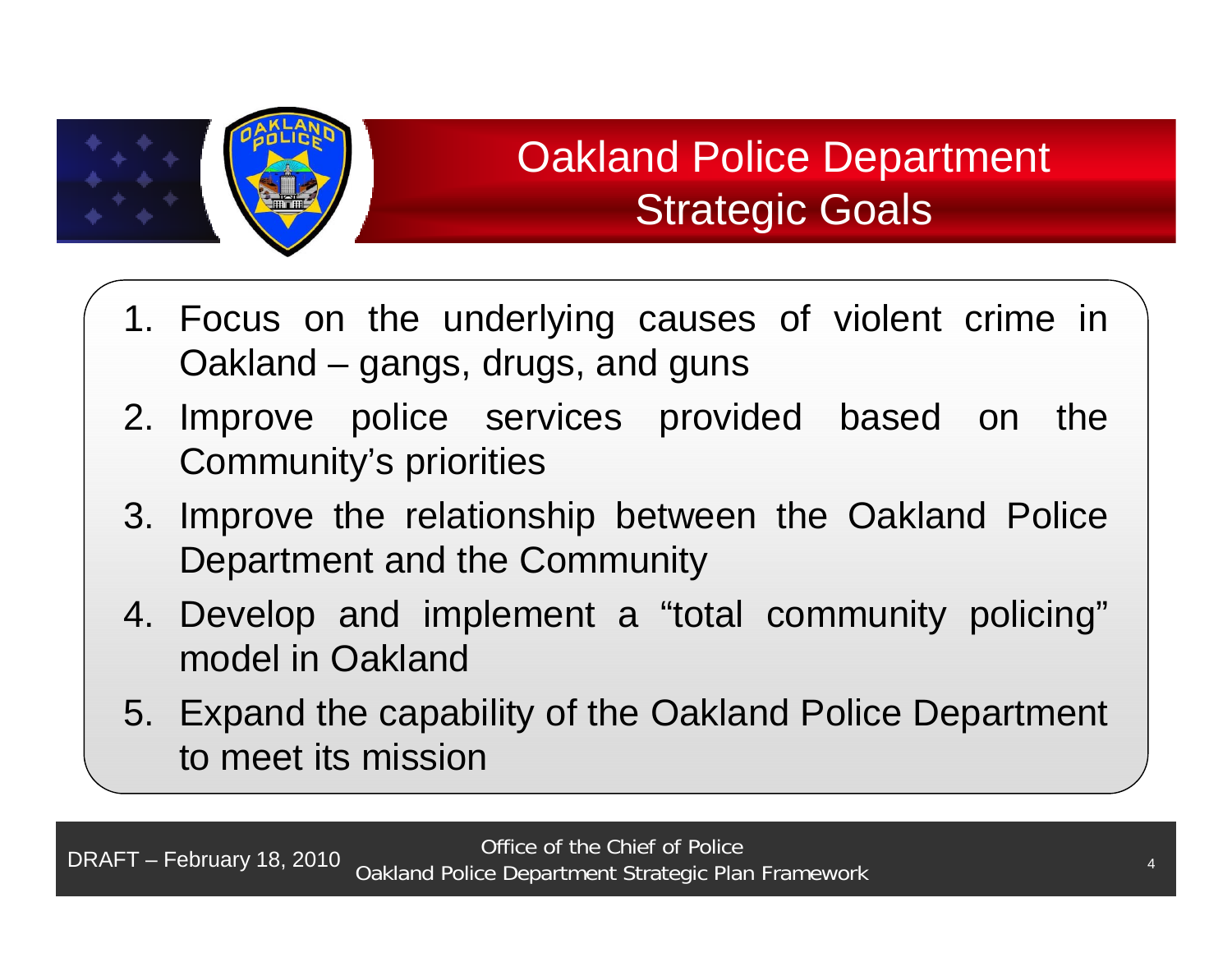

### **Current Reality - Violent Crime in Oakland is Complex**





**DRAFT -**DRAFT – February 18, 2010 2/17/2010 <sup>5</sup> <sup>5</sup> Office of the Chief of Police Oakland Police Department Strategic Plan Framework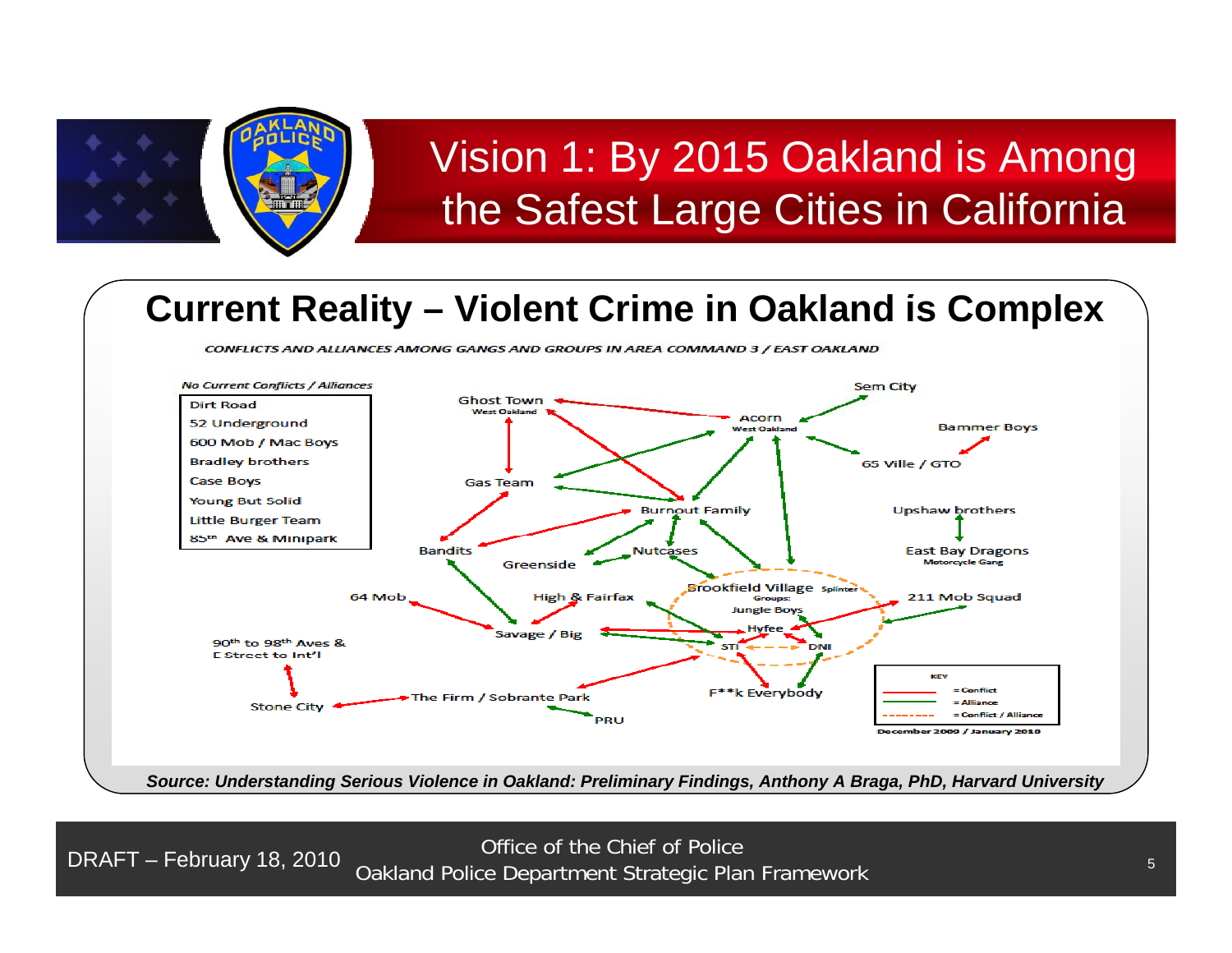



**DRAFT -**DRAFT – February 18, 2010 2/17/2010 <sup>6</sup> <sup>6</sup> Office of the Chief of Police Oakland Police Department Strategic Plan Framework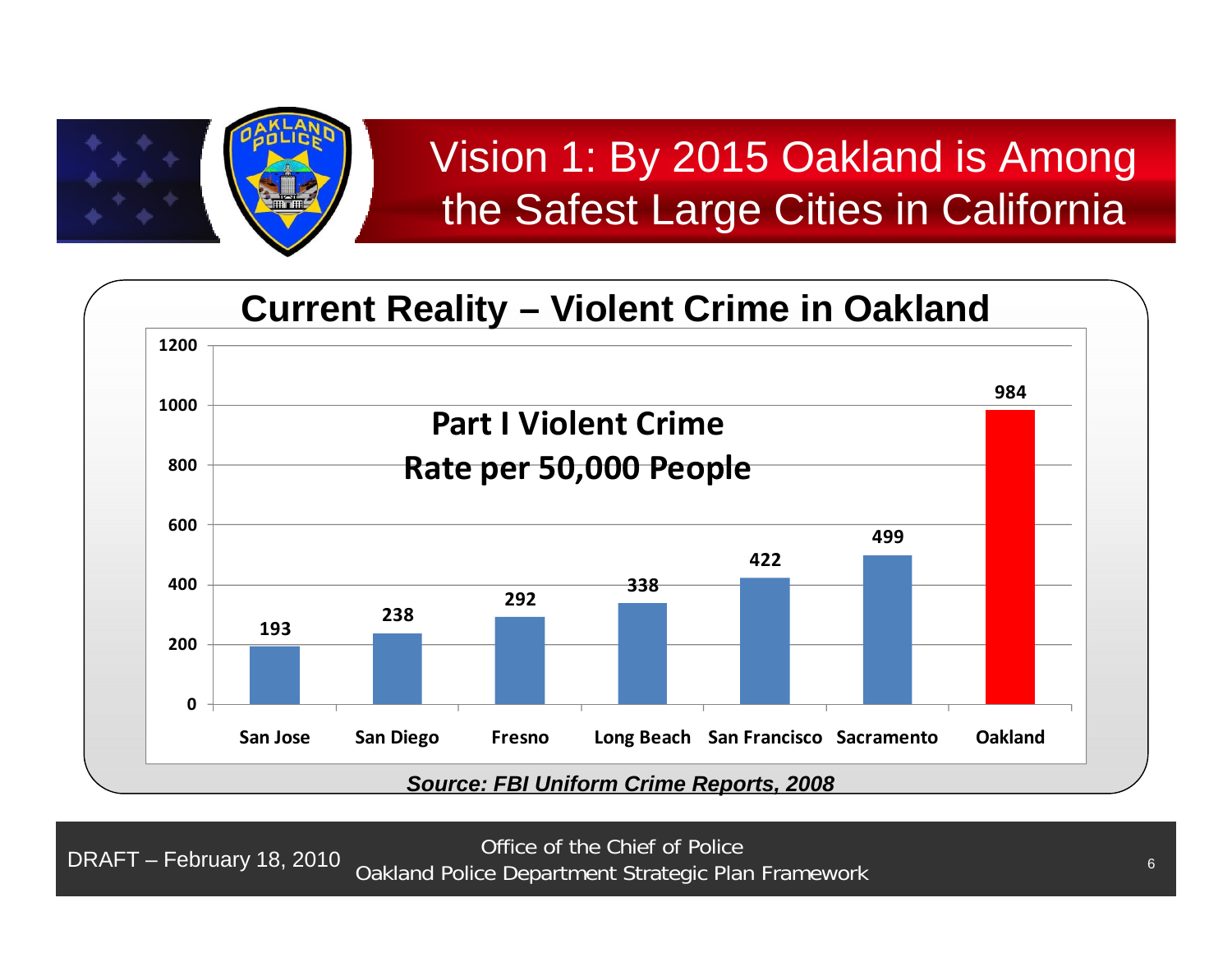

#### **Current Reality Reality – Many Feel Crime is Increasing 60% 58% 70%Percent Feeling Crime in Oakland Has g 29%30%40%50%Decreased, Stayed the Same, or Increased 13%10%20%0%Decreased Stayed the Same Increased** *Source: San Jose State University OPD Oakland Resident Opinion Survey, January 2010 (N=868)*

**DRAFT -**DRAFT – February 18, 2010 2/17/2010 <sup>7</sup> <sup>7</sup> Office of the Chief of Police Oakland Police Department Strategic Plan Framework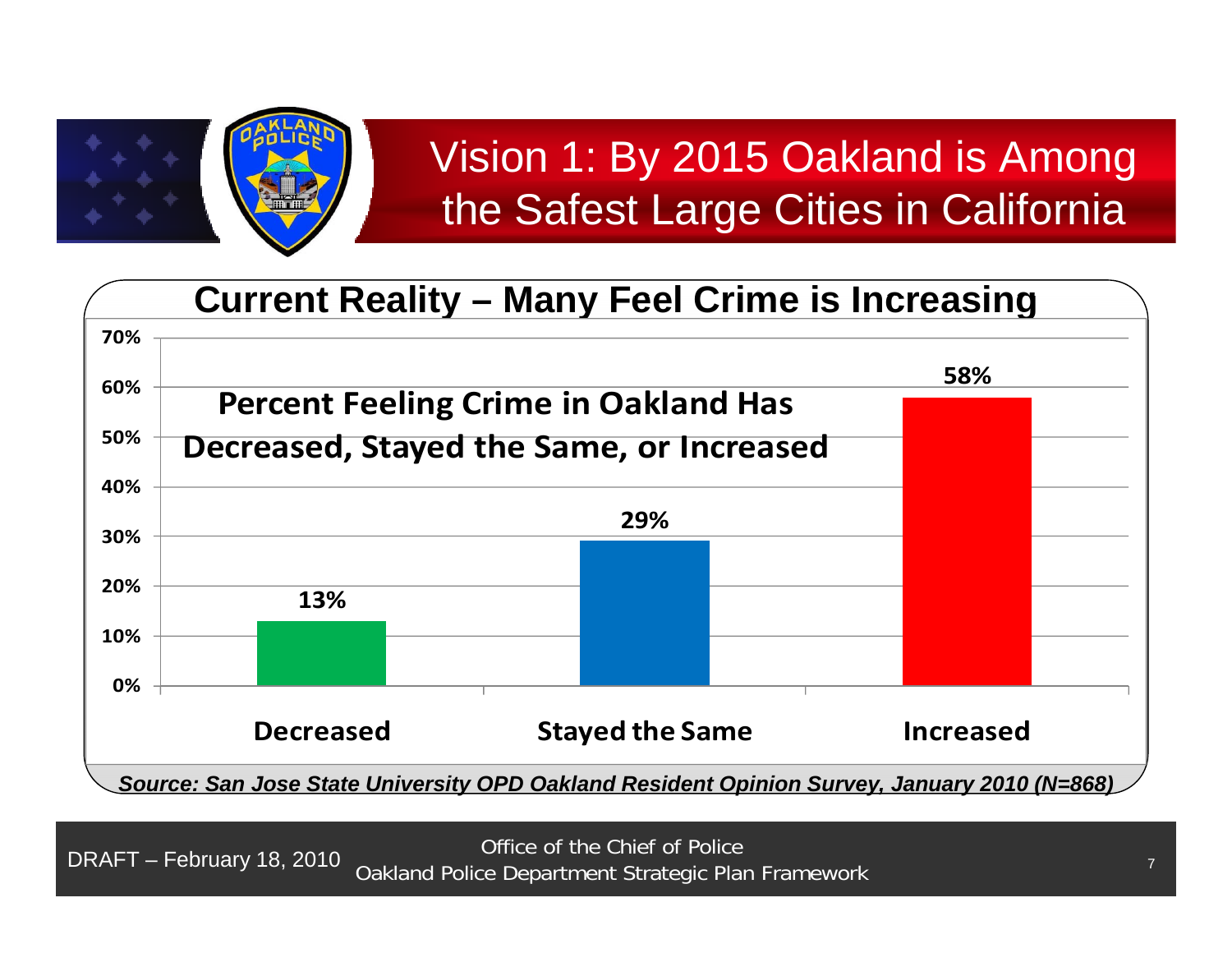

### **Current Reality – Many See Crime Around Them**



*Source: San Jose State University OPD Oakland Resident Opinion Survey, January 2010 (N=868)*

**DRAFT -**DRAFT – February 18, 2010 2/17/2010 <sup>8</sup> <sup>8</sup> Office of the Chief of Police Oakland Police Department Strategic Plan Framework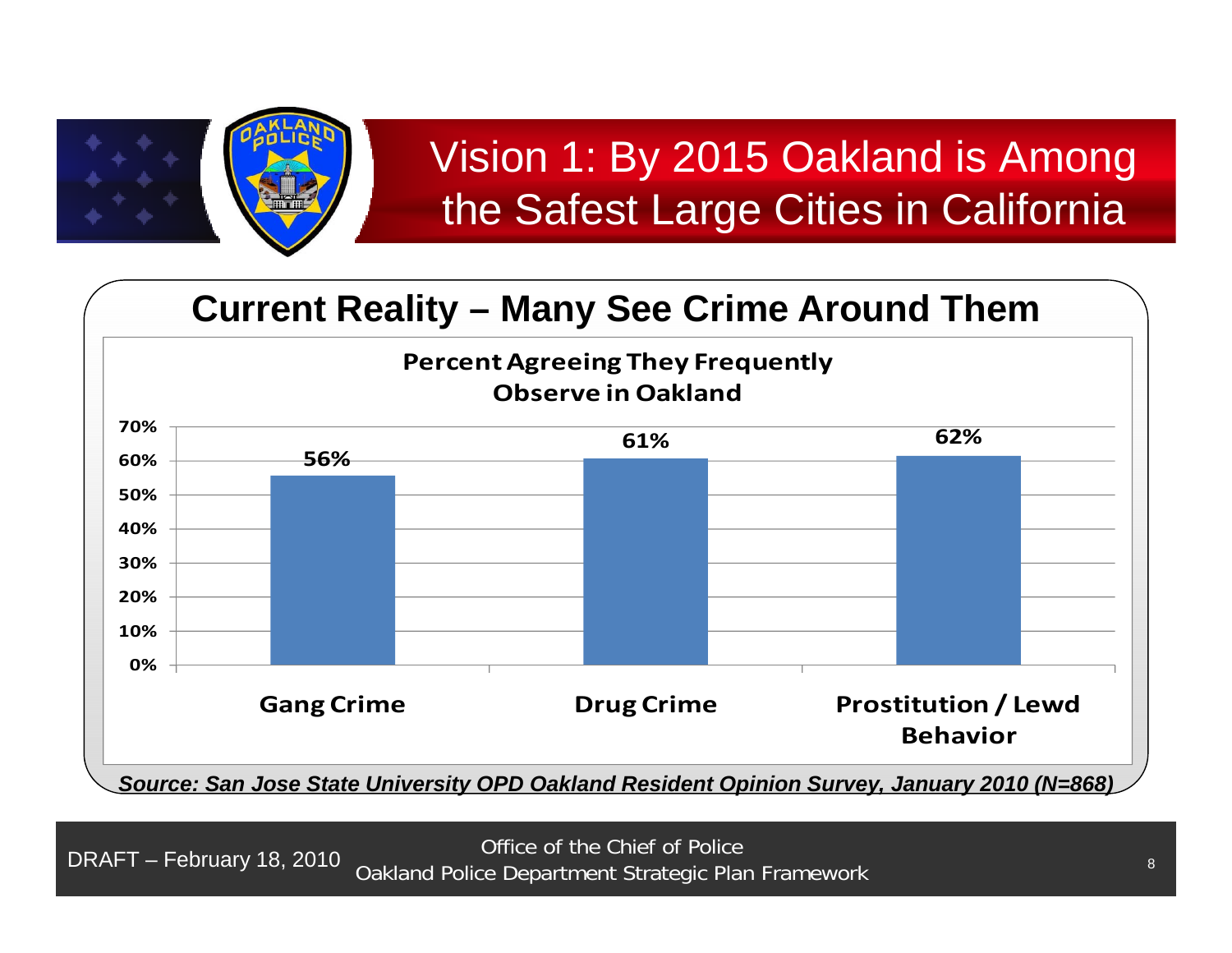

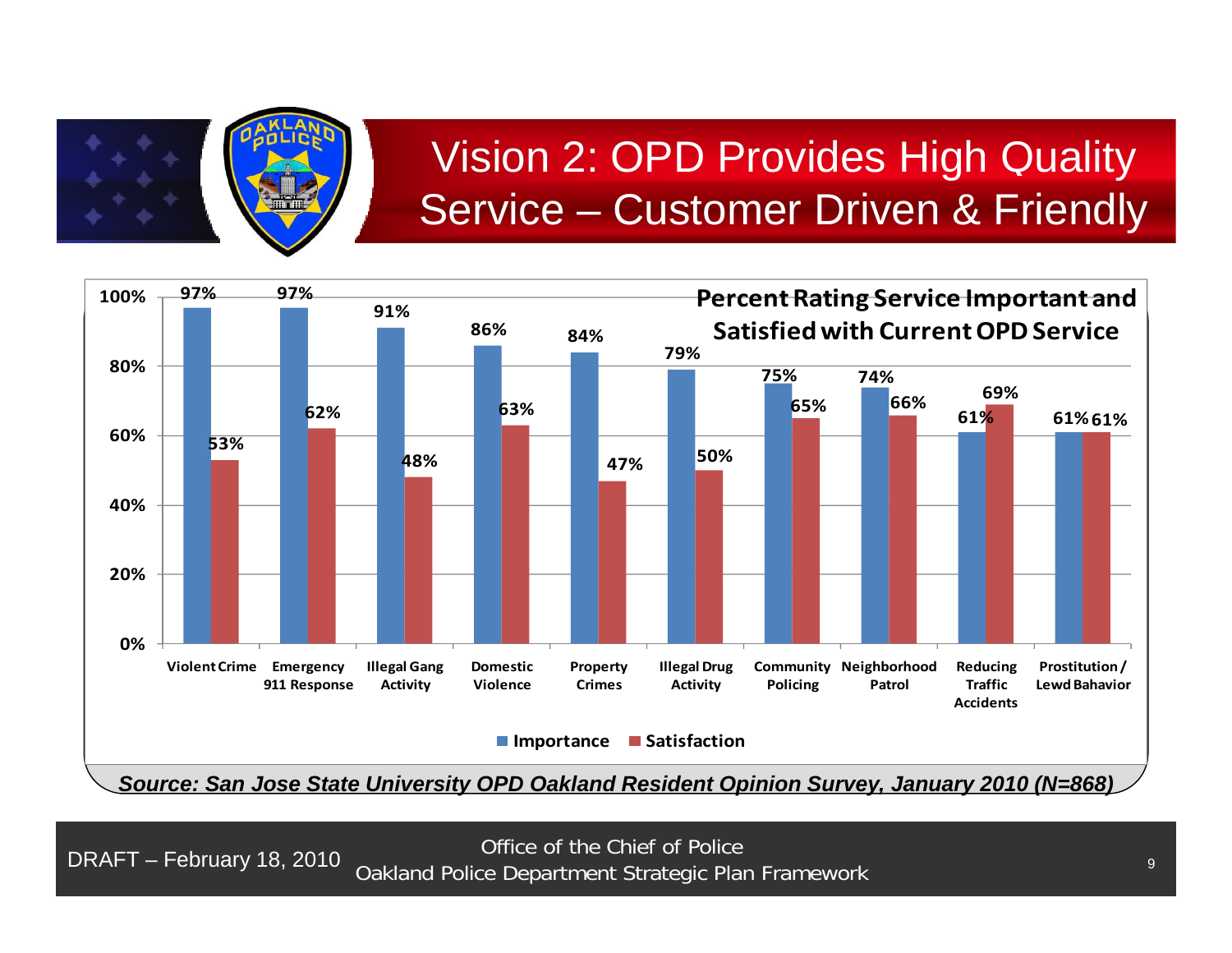

### **C t R lit Curren Reality – Vi f OPD' Eff ti Views o OPD's Effectiveness**

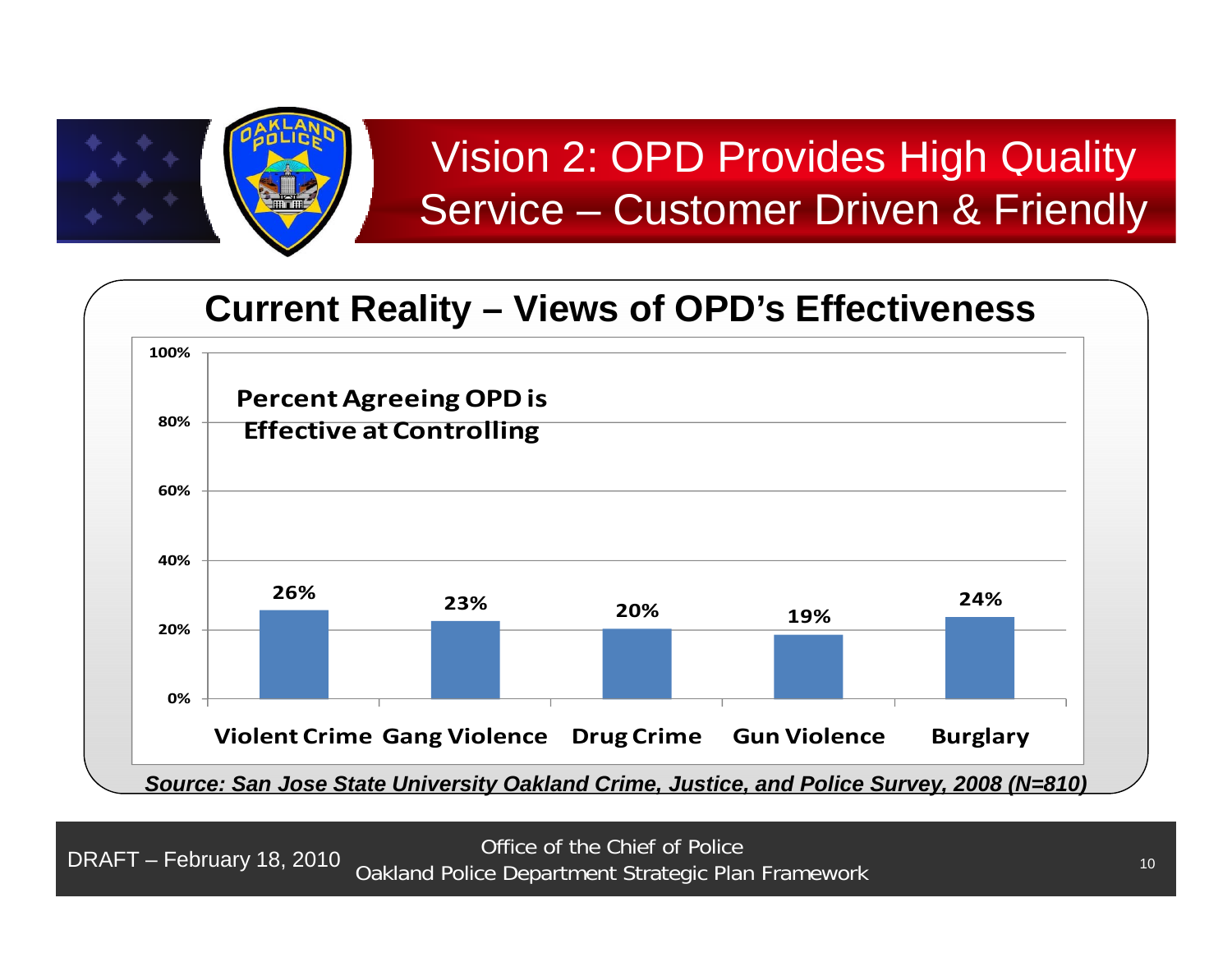

# Current Reality - Response to Priority 1 Emergency Calls



**DRAFT -**DRAFT – February 18, 2010 2/17/2010 <sup>11</sup> <sup>11</sup> Office of the Chief of Police Oakland Police Department Strategic Plan Framework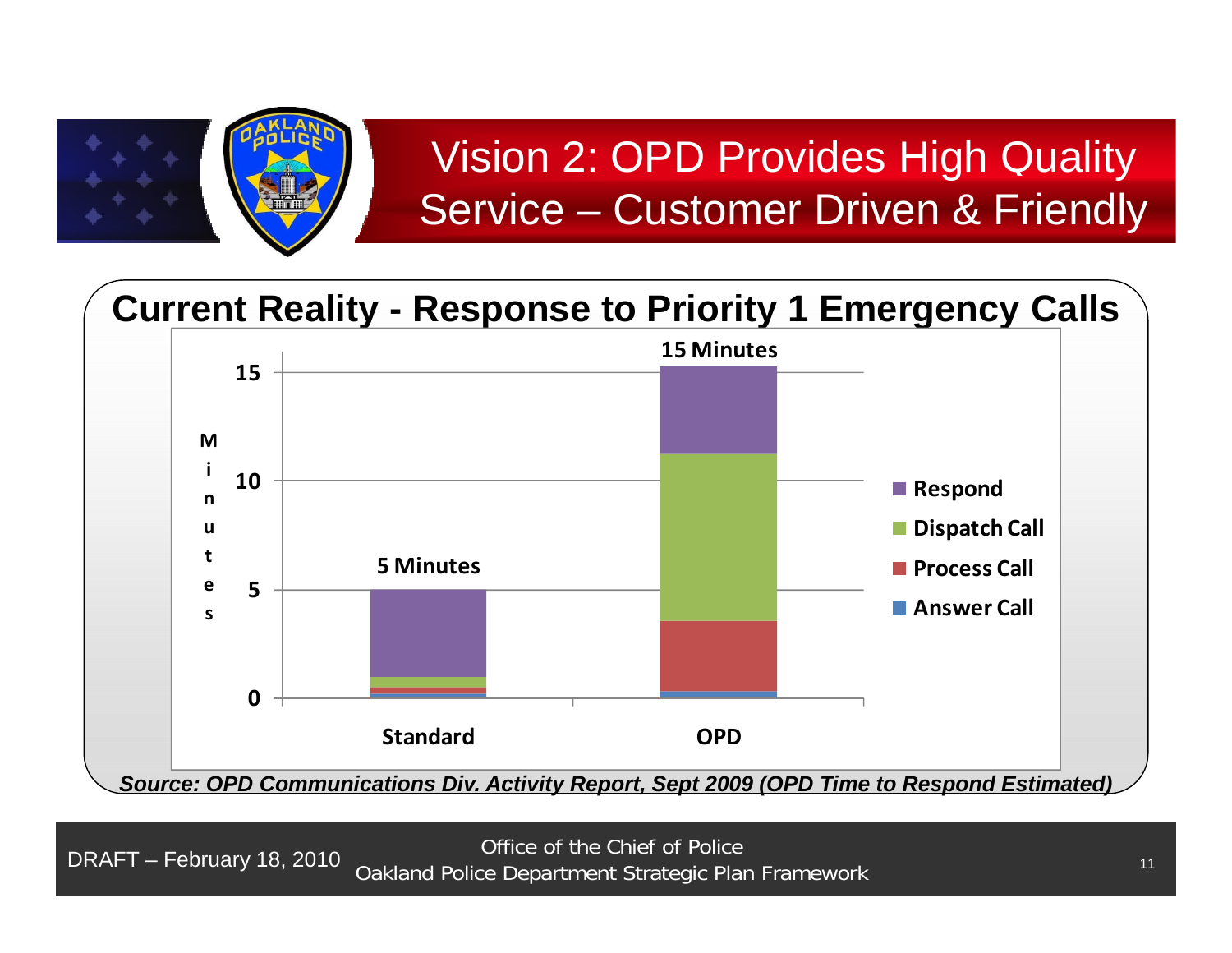

### <u> Current Reality – Many Crimes Are Unsolved in Oakland</u>

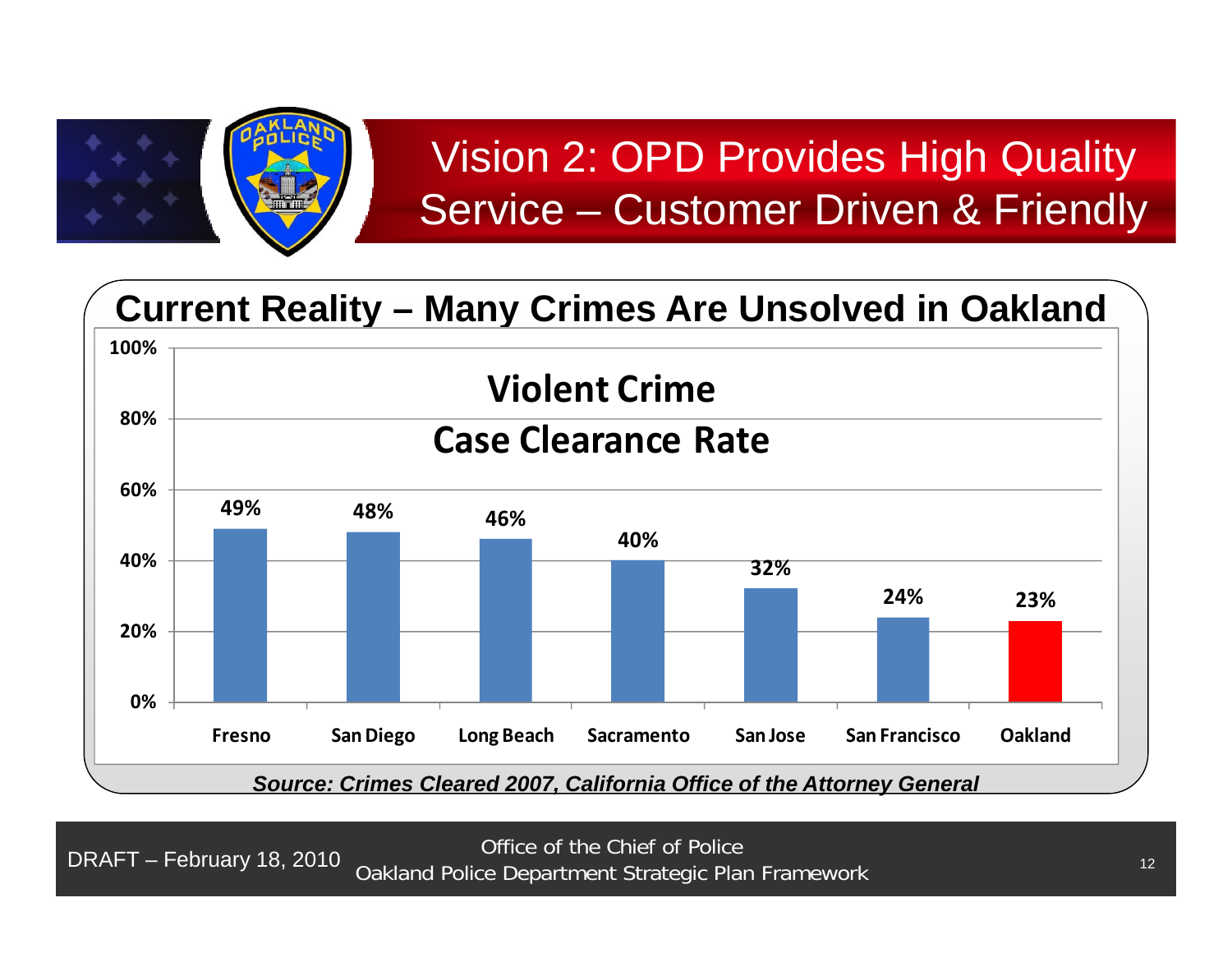

### <u> Current Reality – Many Crimes Are Unsolved in Oakland</u>

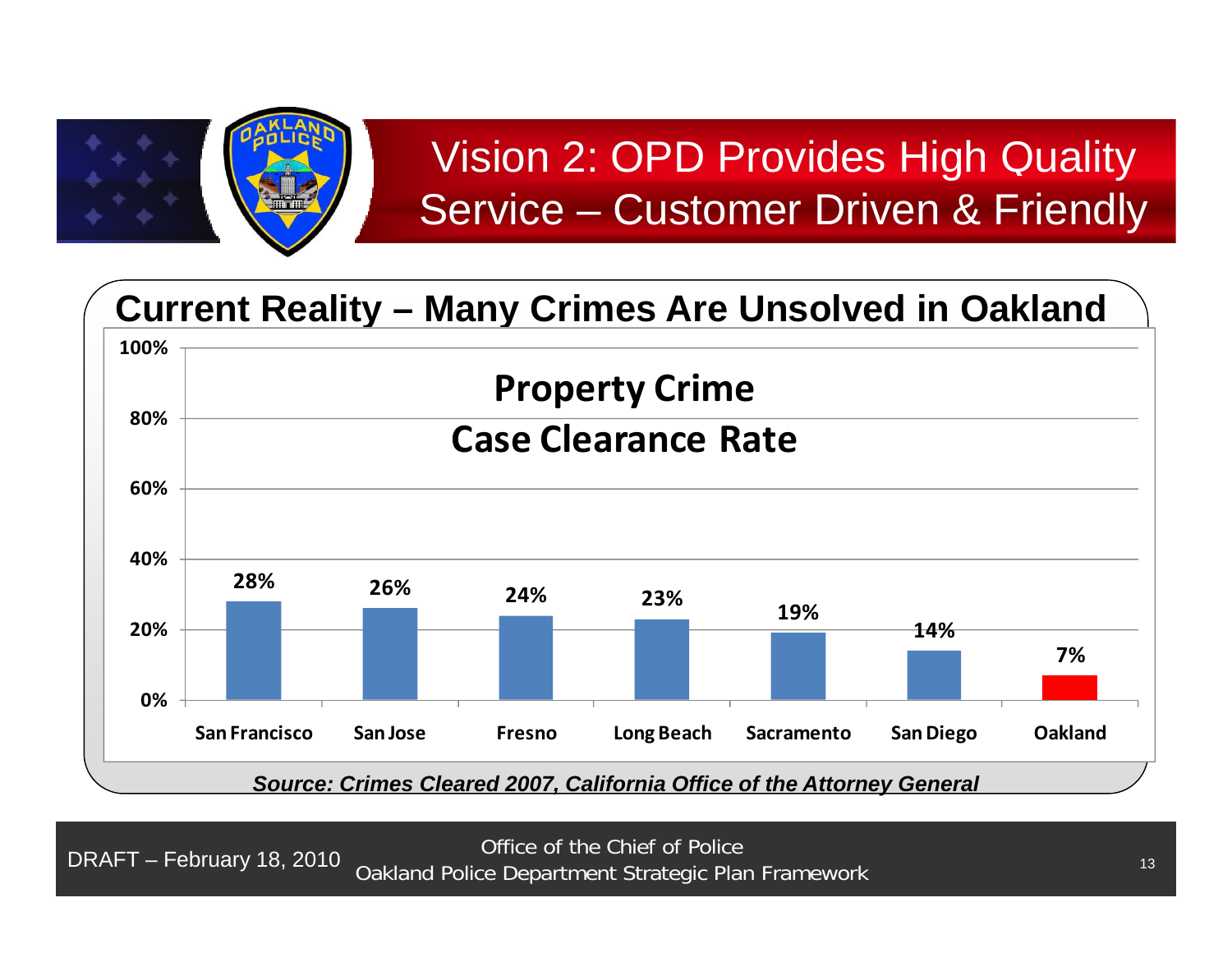

#### Current Reality – Substantial Open Cases / Backlogs **2,500 2,411 Open Cases 1,600 1,522 CrimeLab4761,000 1,500 2,000 7751,052 8001,000 1,200 1,400 Backlog 376‐500DomesticS p pecial Missin g ‐ 200400600***Source: OPD Youth and Family Services Division's Investigative Services Section* **ViolenceVictimsPersons Latent Print Biological Firearms** *Source: OPD Criminalistics Division*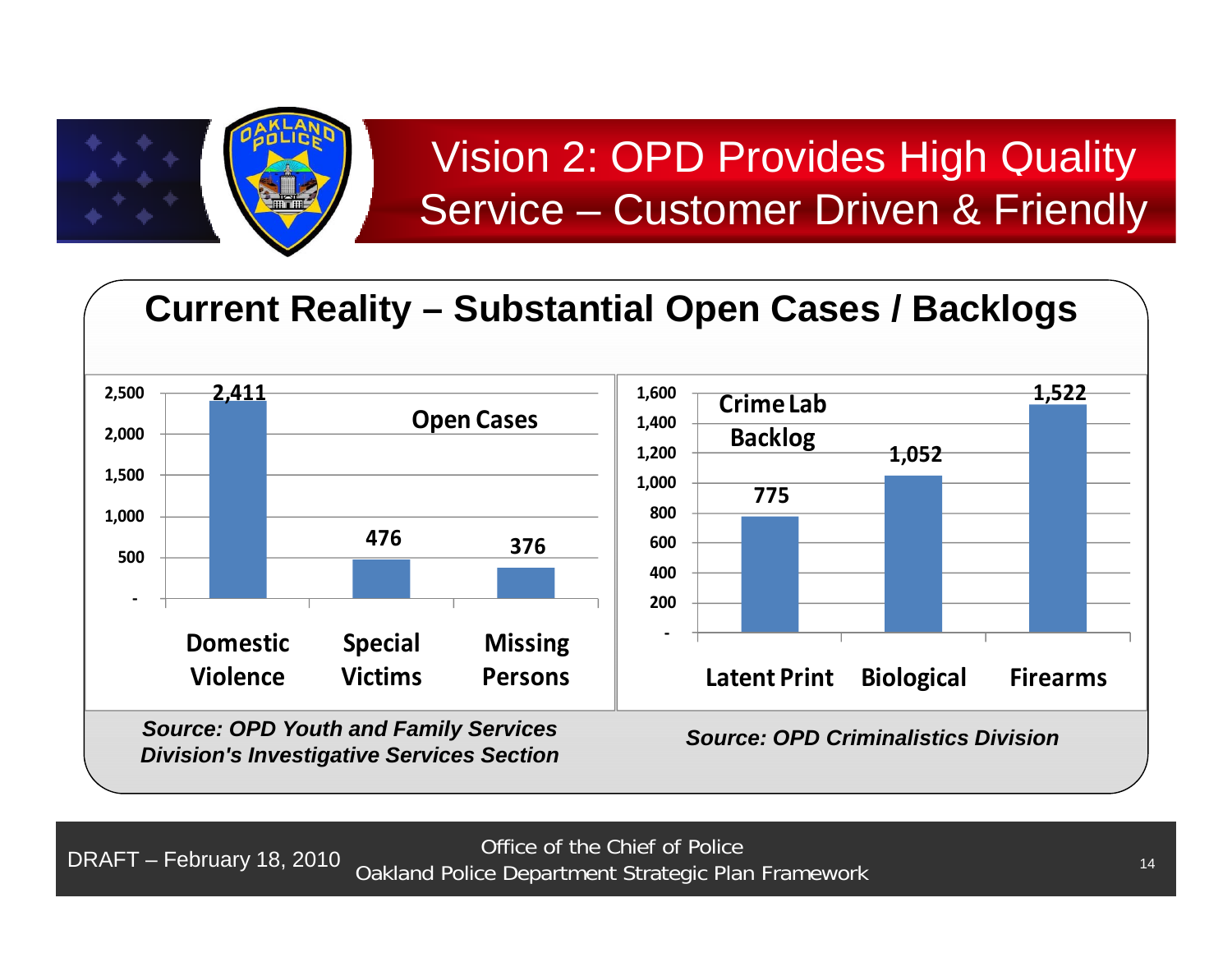

# Vision 3: OPD is Trusted, Res pected and Valued by Those it Serves



**DRAFT -**DRAFT – February 18, 2010 2/17/2010 <sup>15</sup> <sup>15</sup> Office of the Chief of Police Oakland Police Department Strategic Plan Framework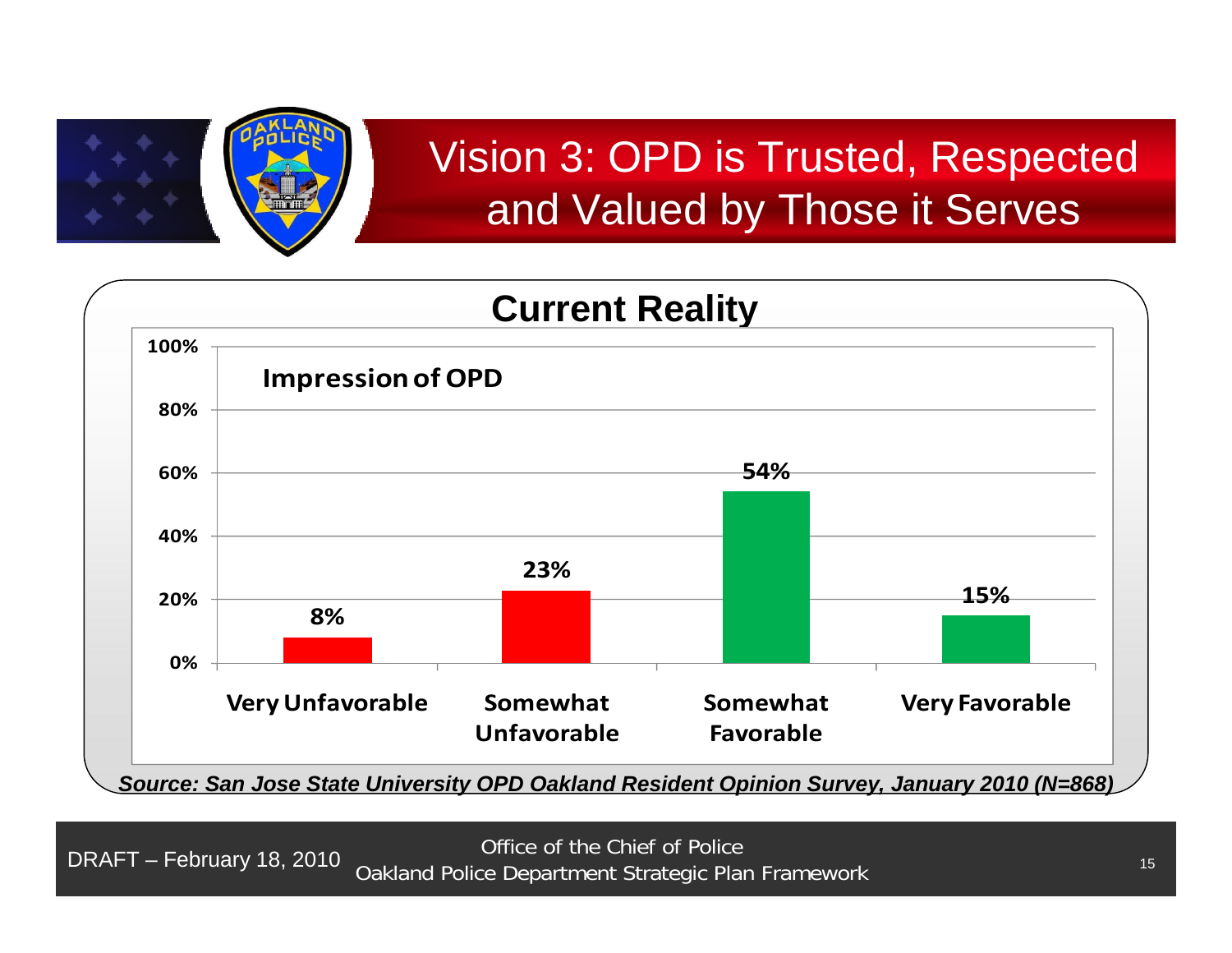

# Vision 3: OPD is Trusted, Res pected and Valued by Those it Serves



**DRAFT -**DRAFT – February 18, 2010 2/17/2010 <sup>16</sup> <sup>16</sup> Office of the Chief of Police Oakland Police Department Strategic Plan Framework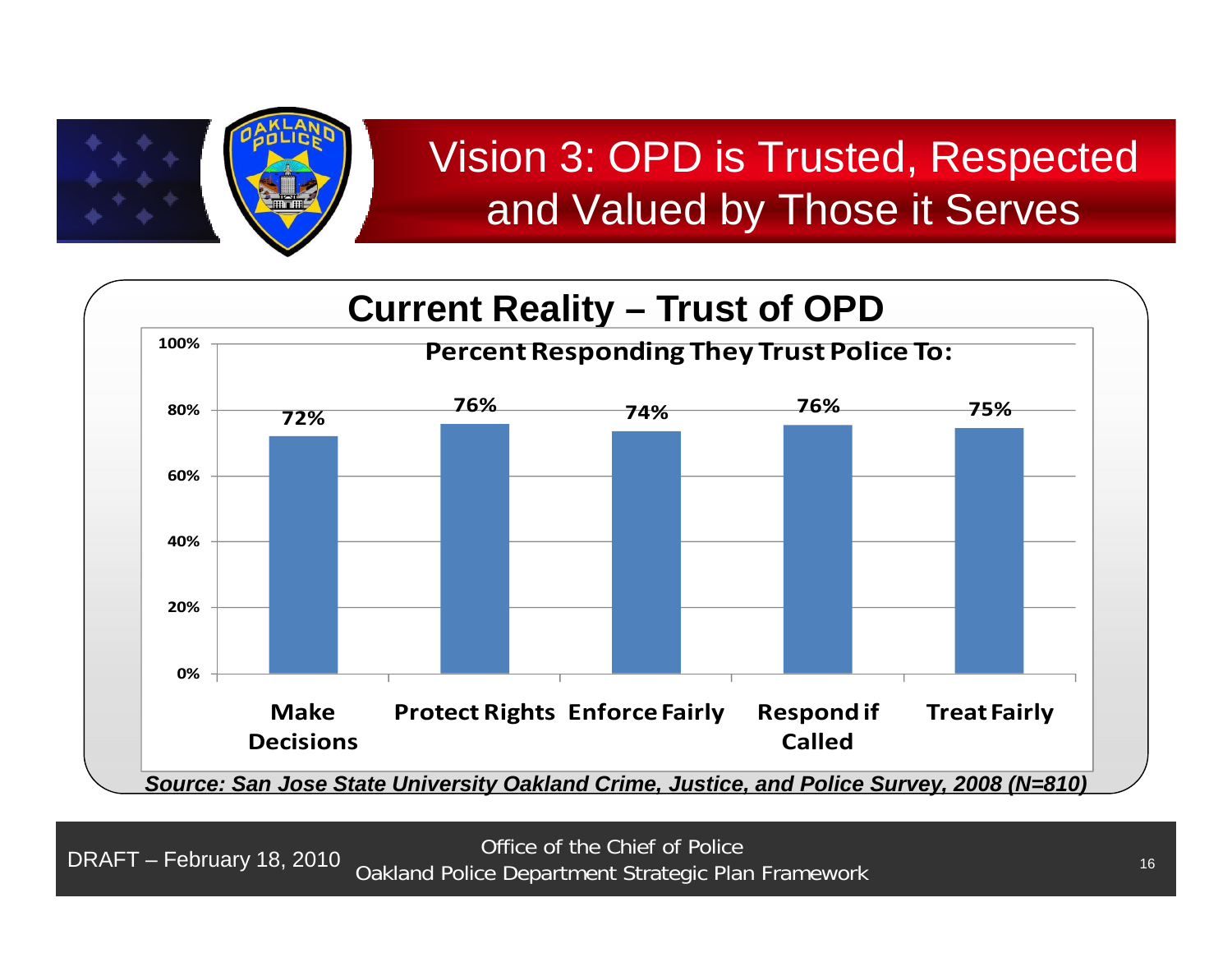

# Vision 3: OPD is Trusted, Res pected and Valued by Those it Serves

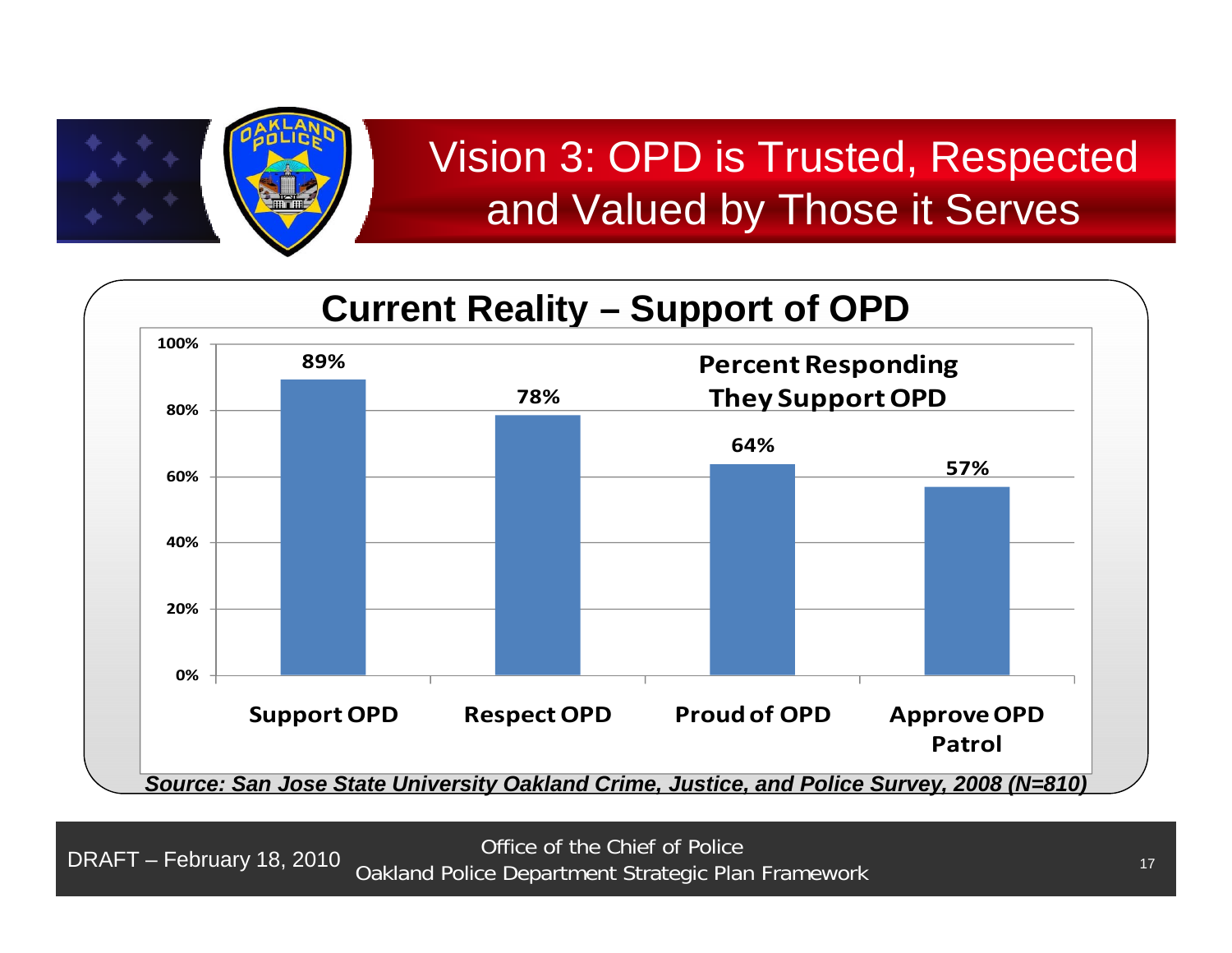

# Vision 4: OPD and the Oakland Community Work Together

### Current Reality – Split Force Model of Community Policing

#### **Advantages**

- **Provides Community Polici** "specialists"
- Focused time and attention
- Builds territorial imperative
- **Positive relationship with the** Communit y

#### **Disadvantages**

- cing status Can result in animosity between regular and Community Policing officers
	- Not all officers buy into Community Policing
	- **Patrol refers routine complaints** to Community Policing
	- Community attachment to "their" Community Policing officers

*Source: Community Policing Deployment Models & Strategies, Int'l Assoc of Chiefs of Police*

**DRAFT -**DRAFT – February 18, 2010 2/17/2010 <sup>18</sup> <sup>18</sup> Office of the Chief of Police Oakland Police Department Strategic Plan Framework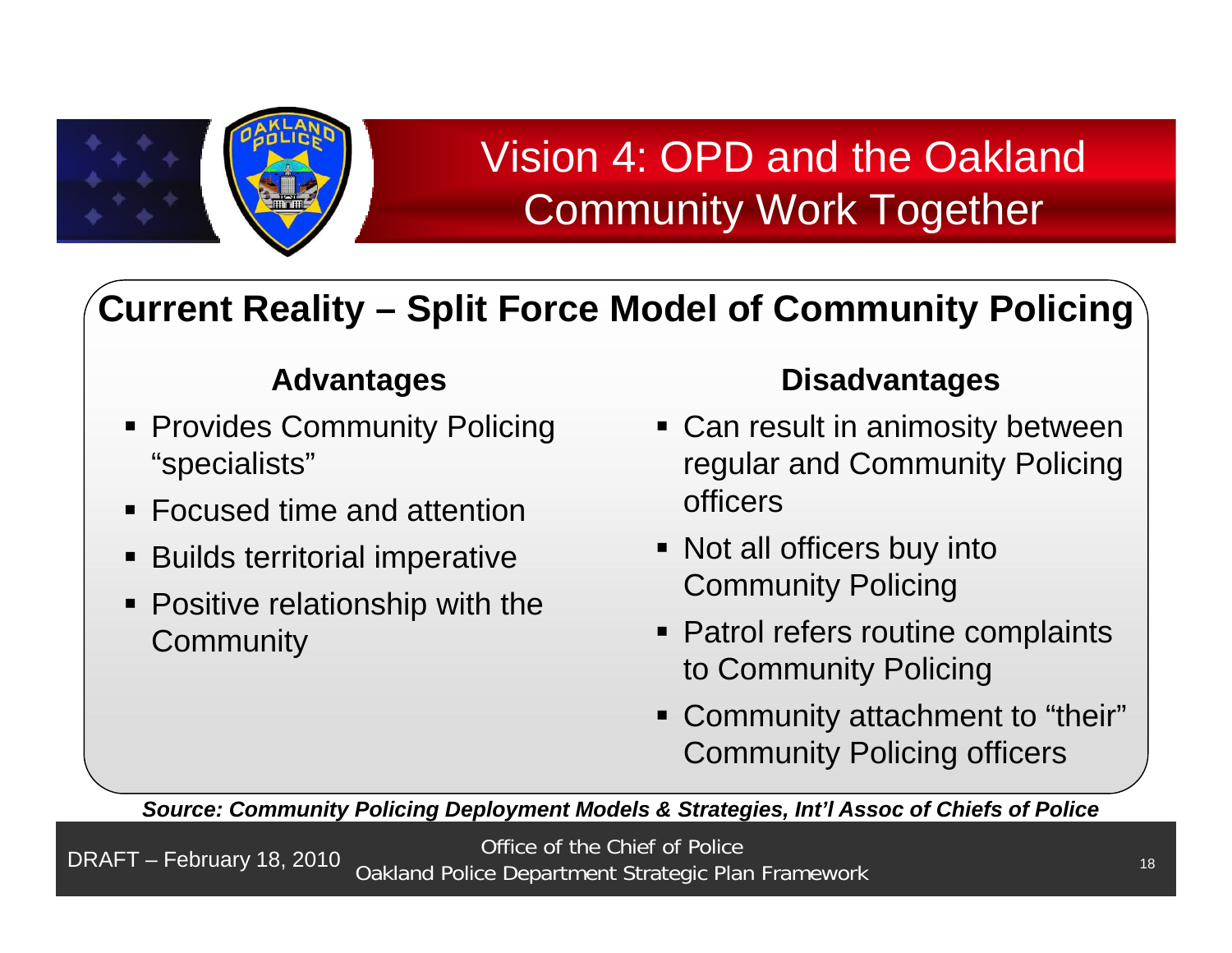

# Vision 4: OPD and the Oakland Community Work Together

### **Current Reality Total Community Policing Model Reality –**

### **Advantages**

- **Organization fully committed to** Community Policing
- **Builds territorial imperative** among patrol officers and Community served
- $\blacksquare$  Builds long-term relationships
- Focuses more on proactive problem solving
- **Gives Community a voice in** Police priorities

### **Disadvantages**

- Requires long-term commitment from Police Chief and Command Officers
- Not a good starting point for Community Policing
- **Requires dedication of** s more on proactive **contact additional resources to patrol** operations

*Source: Community Policing Deployment Models & Strategies, Int'l Assoc of Chiefs of Police*

**DRAFT -**DRAFT – February 18, 2010 2/17/2010 <sup>19</sup> <sup>19</sup> Office of the Chief of Police Oakland Police Department Strategic Plan Framework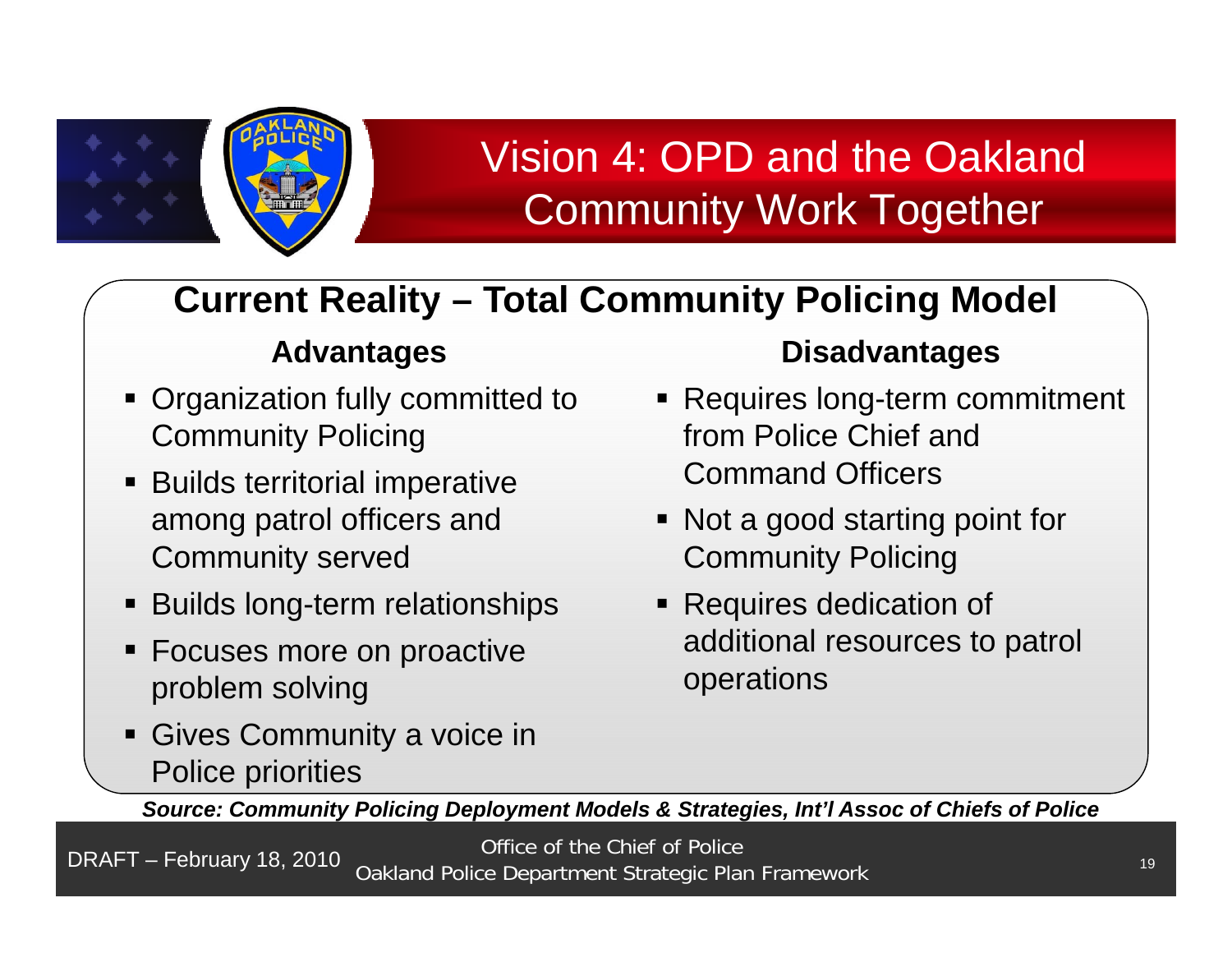

### Current Reality – Negotiated Settlement Agreement / MOU

| New Independent Monitoring Team                    |          |
|----------------------------------------------------|----------|
| <b>Tasks Out of Compliance</b>                     | 3 of 51  |
| <b>Tasks in Partial Actual Practice Compliance</b> | 16 of 51 |
| <b>Tasks in Full Actual Practice Compliance</b>    | 32 of 51 |
| <b>Tasks in Training Compliance</b>                | 44 of 44 |
| <b>Tasks in Policy Compliance</b>                  | 51 of 51 |

Began Active Monitoring in January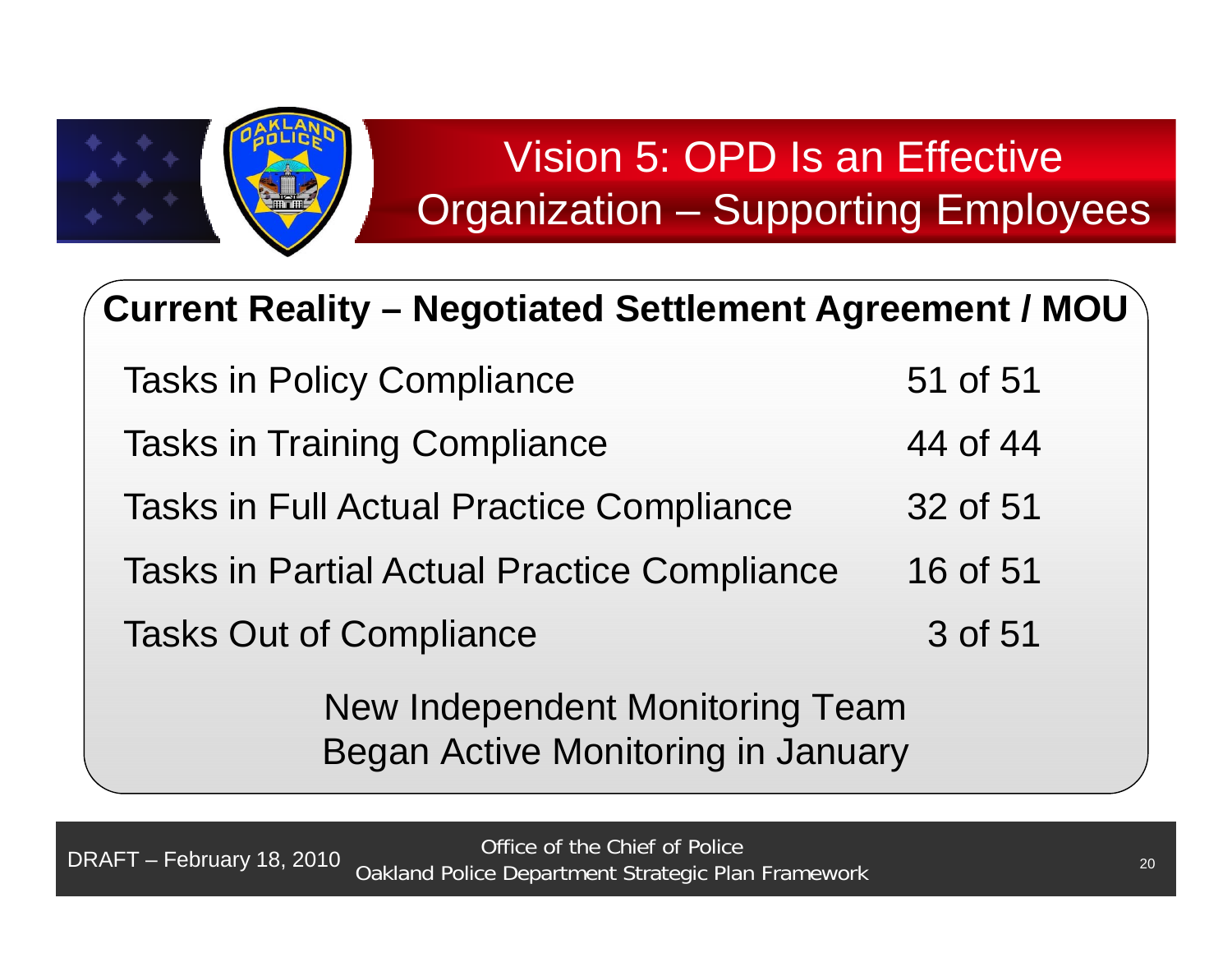



**DRAFT -**DRAFT – February 18, 2010 2/17/2010 <sup>21</sup> <sup>21</sup> Office of the Chief of Police Oakland Police Department Strategic Plan Framework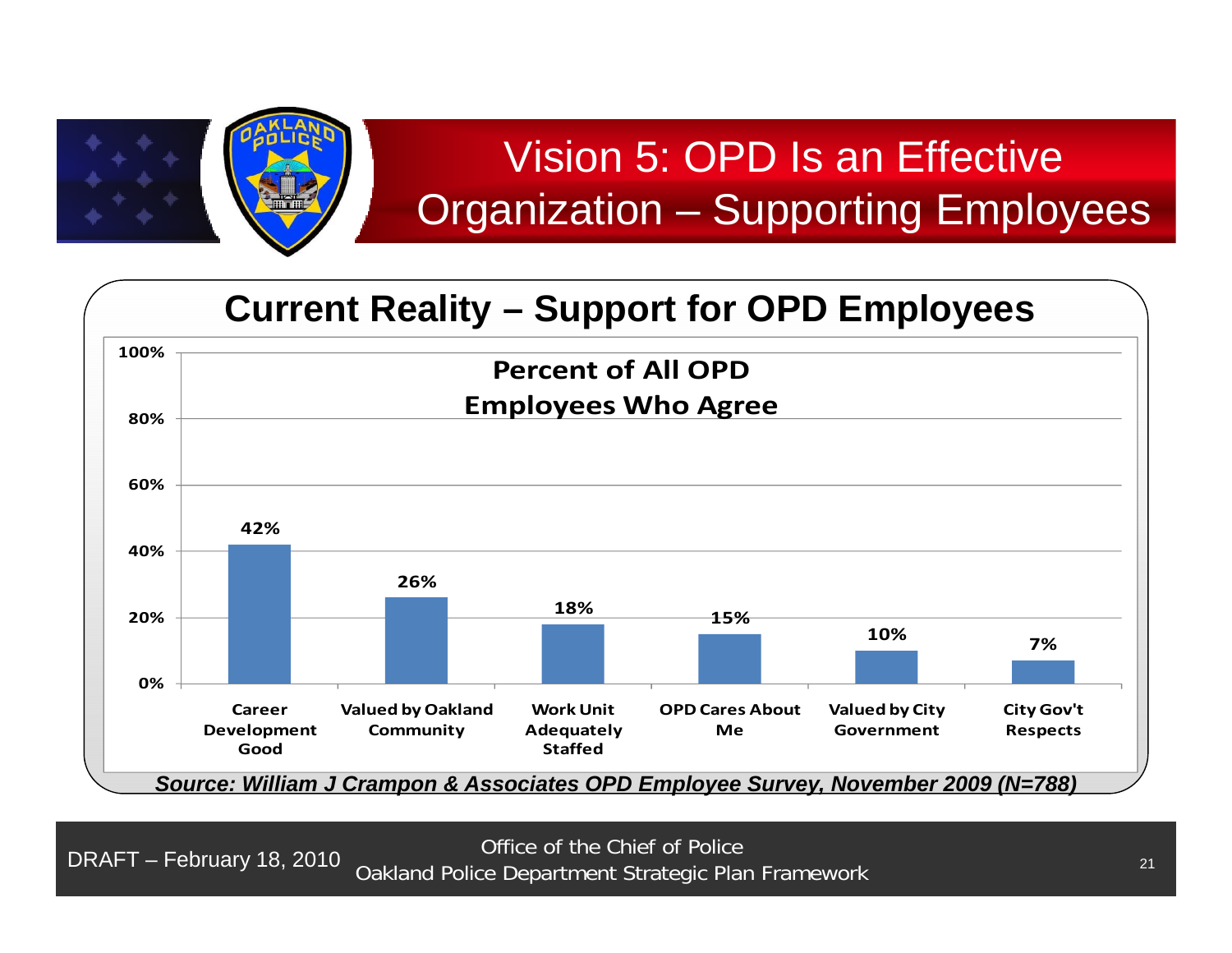

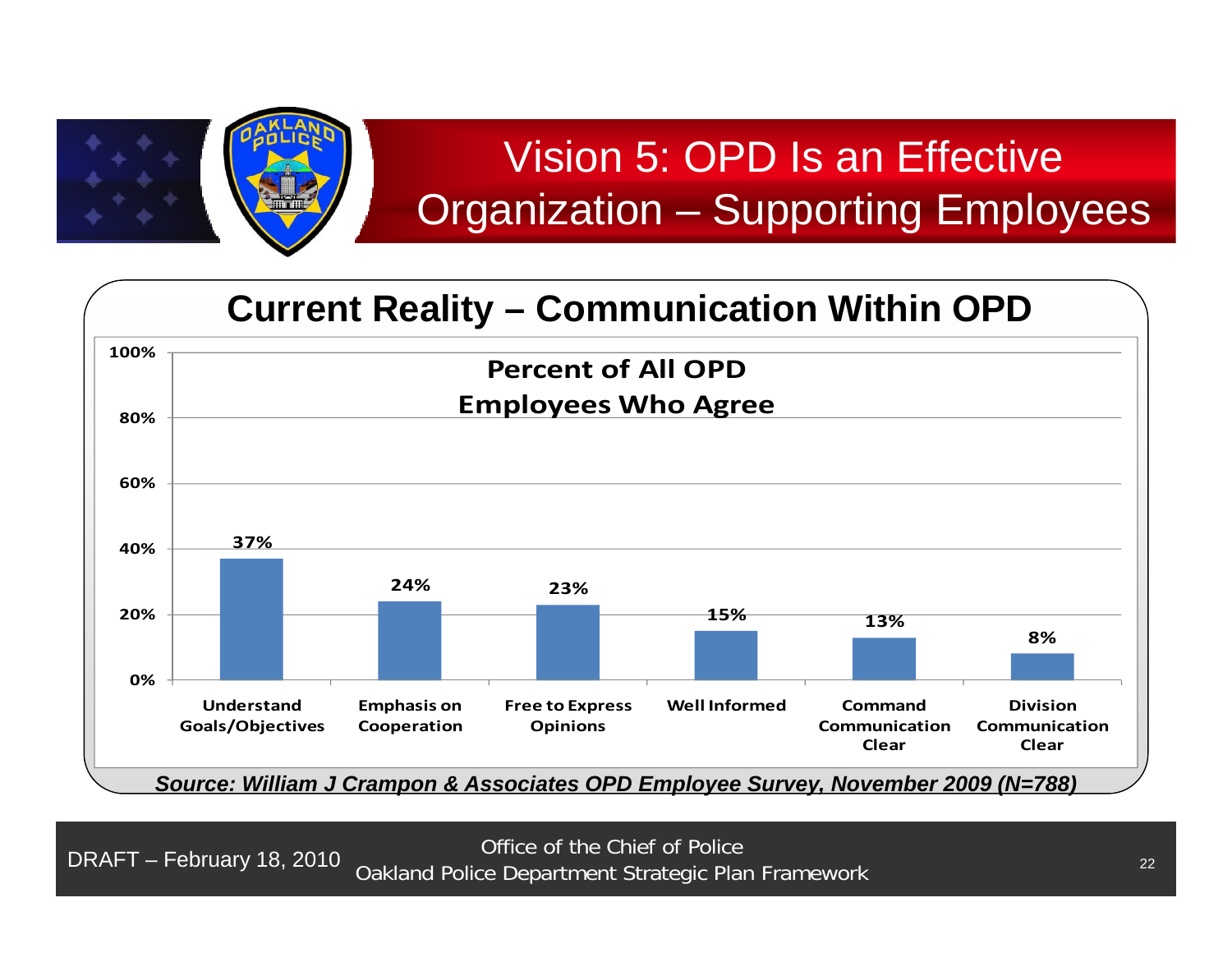

#### **C t R lit Curren Reality – M l f OPD E l Morale o Employees 80%100%Percentof AllOPDEmployees WhoAgree 67%56%48%40% 36% 34%60%20%0%Proud to be Part ofOPDSatisfiedwithmy Job OPD Good Reputation OPD is a FunPlace to Work OPD Doing a Good Job** *Source: William J Crampon & Associates OPD Employee Survey, November 2009 (N=788)*

**DRAFT -**DRAFT – February 18, 2010 2/17/2010 <sup>23</sup> <sup>23</sup> Office of the Chief of Police Oakland Police Department Strategic Plan Framework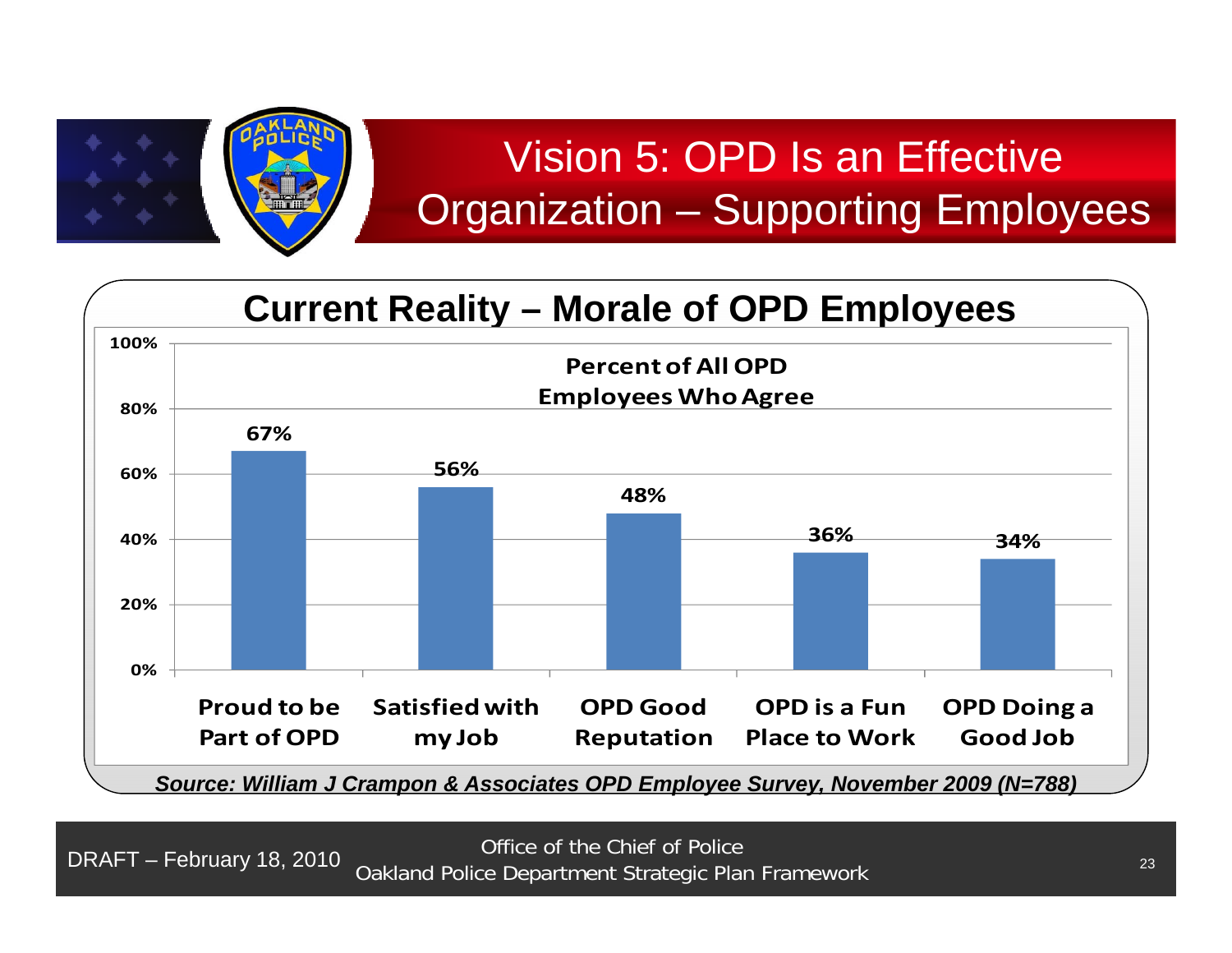

# Oakland Police Department Progress So Far

- 1. Increased police presence on the street by moving headquarters staff into the field
- 2. Acquired state-of-the-art technology to analyze patrol workload, deploy resources to better match that workload and analyze existing data
- 3. Increased the level of coordination with others working to address violent crime – the Alameda County Sheriff, DA, Probation, Parole, FBI, DEA, ATF and regional municipal police agencies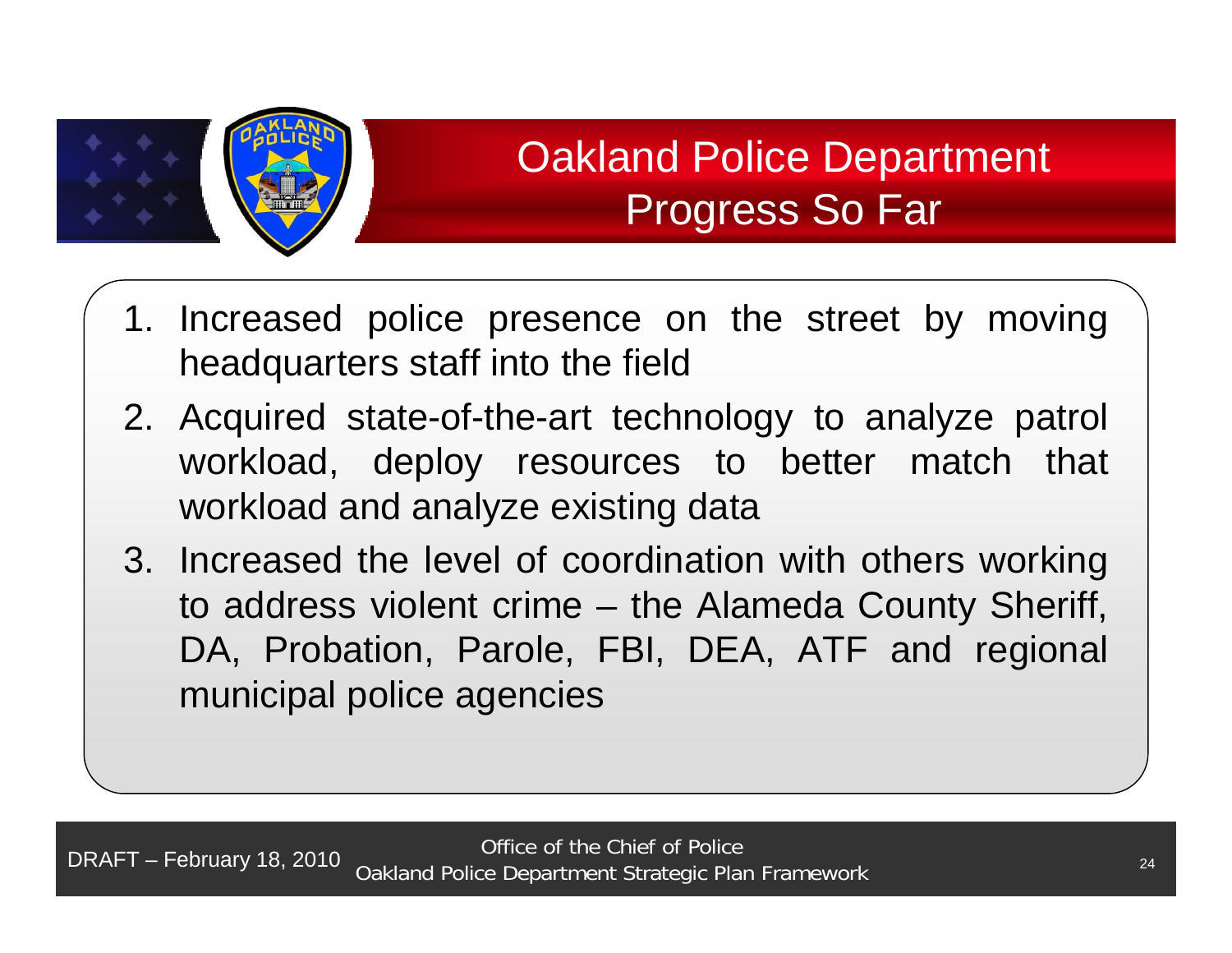

# Oakland Police Department Progress So Far

- 4. Increased coordination and sharing of information within the Department
- 5. Expanded the level of tactical training and qualifications testing
- 6. Centralized the crime analysis function within Criminal Investigations to provide more coordinated analysis
- 7. Developed and began implementation of <sup>a</sup> violence reduction tactical plan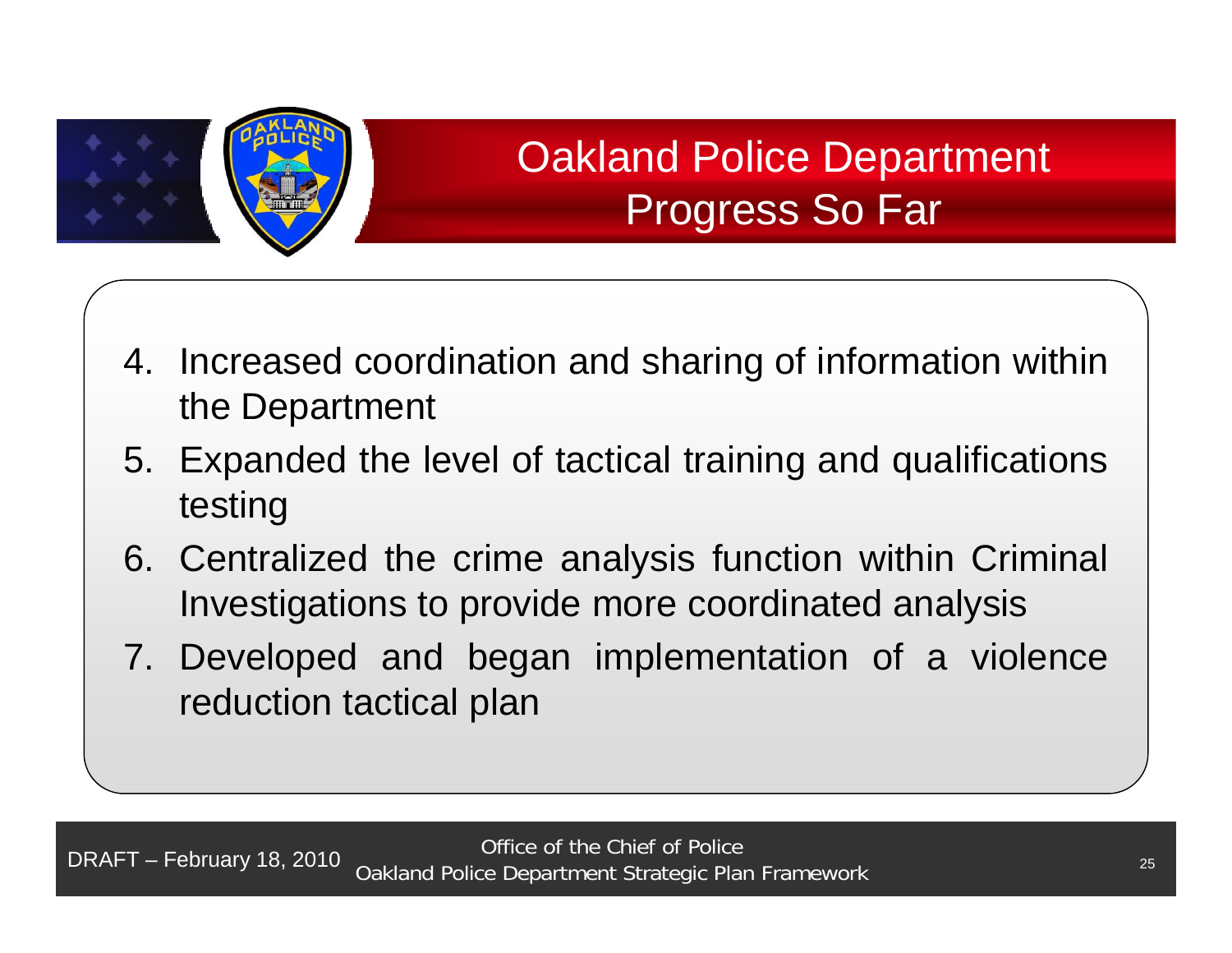

# Oakland Police Department Progress So Far

- 8. Expanded the Public Information function to improve access to OPD by the media
- 9. Conducted Community and Employee surveys to identify perspectives, issues and concerns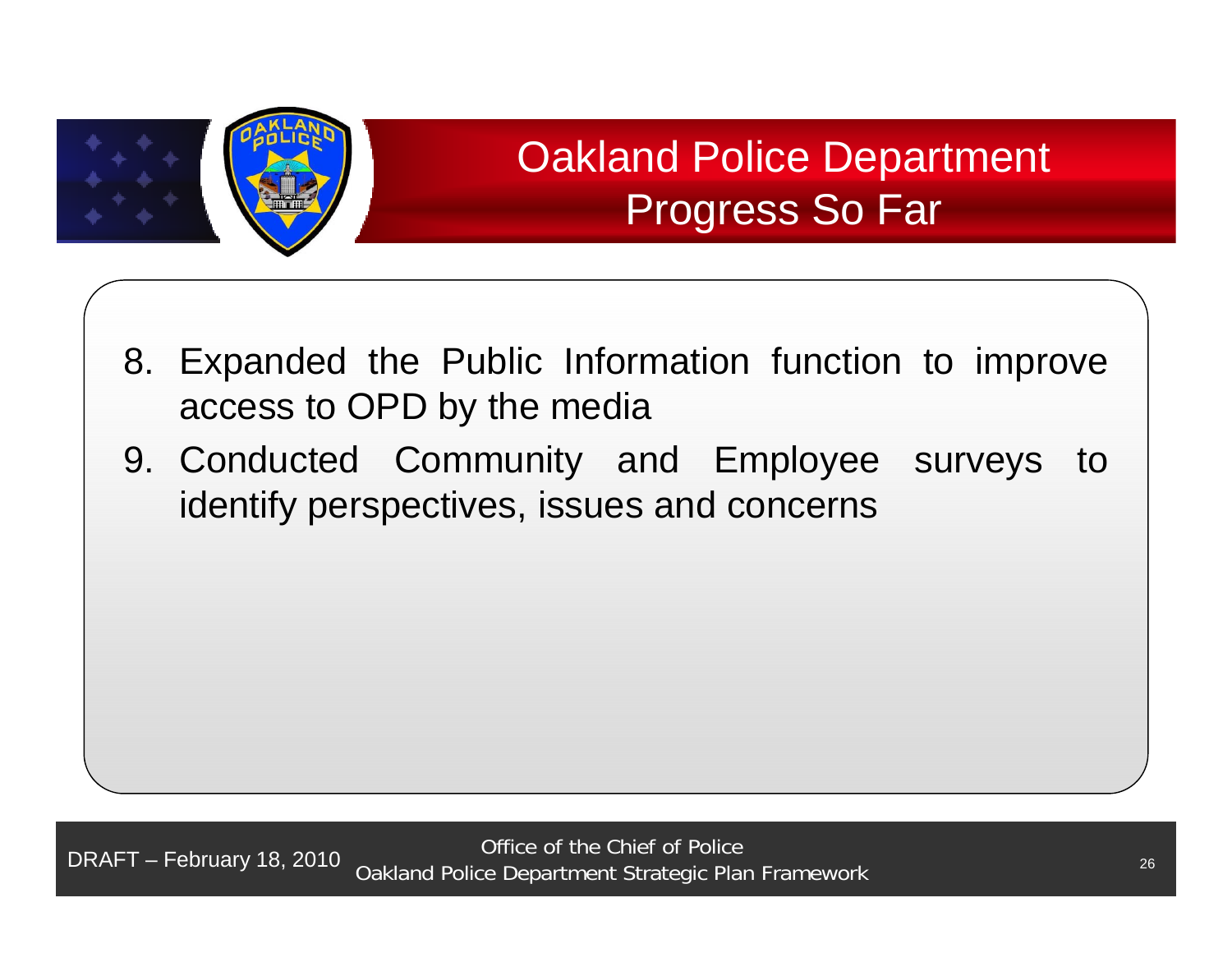

### Strategic Goal 1: Focus on the Underlying Causes of Violent Crime in Oakland – Gangs, Drugs, and Guns

- 1. Use state-of-the-art technology to develop <sup>a</sup> gang and drug intelligence capability
- 2. Consolidate and strengthen gang and drug field enforcement
- 3. Develop a Major Crimes Unit to focus on investigations of violent crimes
- 4. Modify and strengthen existing laws and ordinances that could help protect members of the Community and provide more effective crime-fighting tools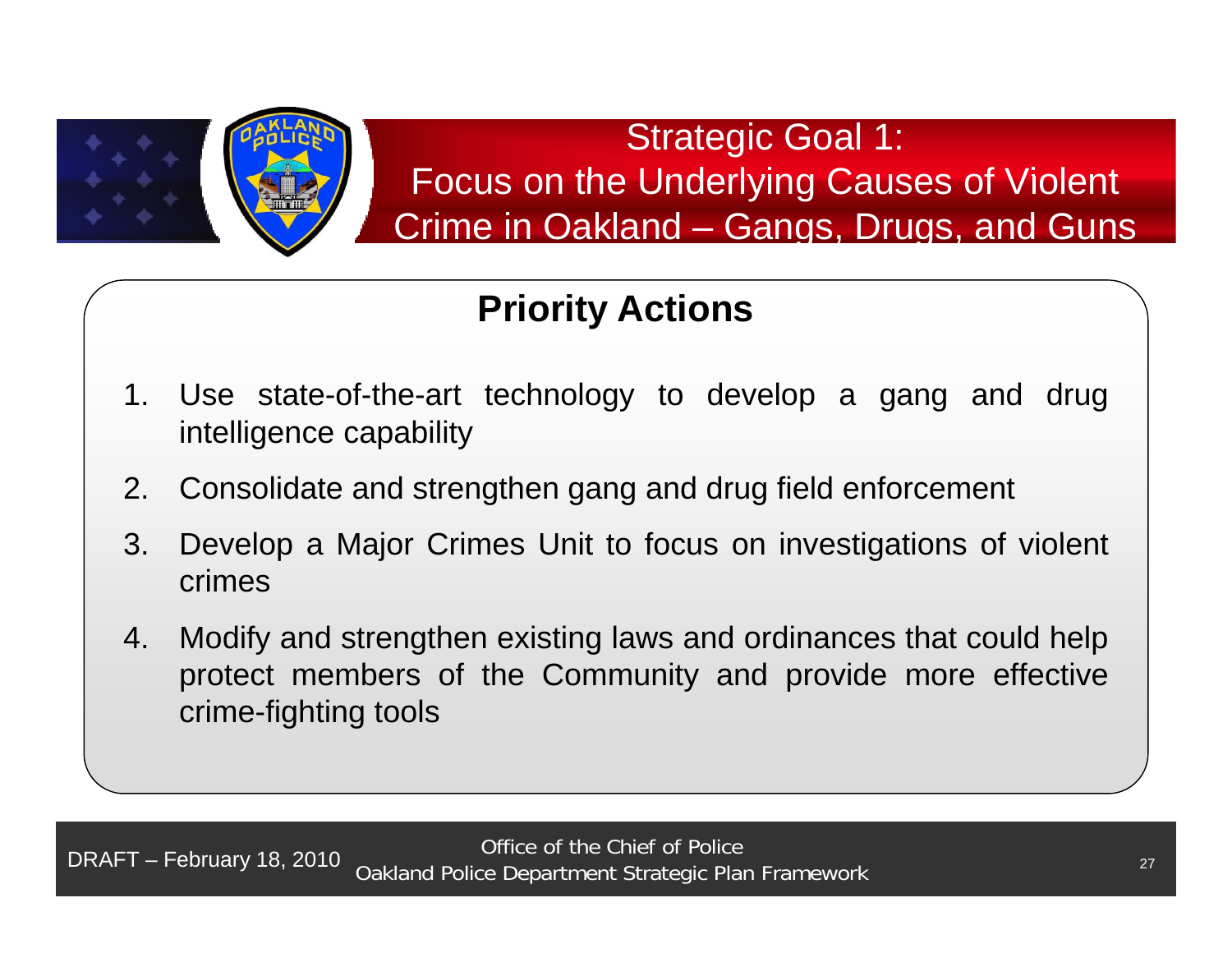

### Strategic Goal 1: Focus on the Underlying Causes of Violent Crime in Oakland – Gangs, Drugs, and Guns

- 5. Work with the Oakland Unified School District to reduce the level of truancy, and to provide Gang and Drug Resistance Education and Training to Elementary and Middle School students
- 6. In the long-term, expand Department interaction with youth and youth development programs including the Explorer Program, Police Cadet Program, Police Athletic League (PAL), Youth Court, and Our Kids (O.K.) Mentoring Program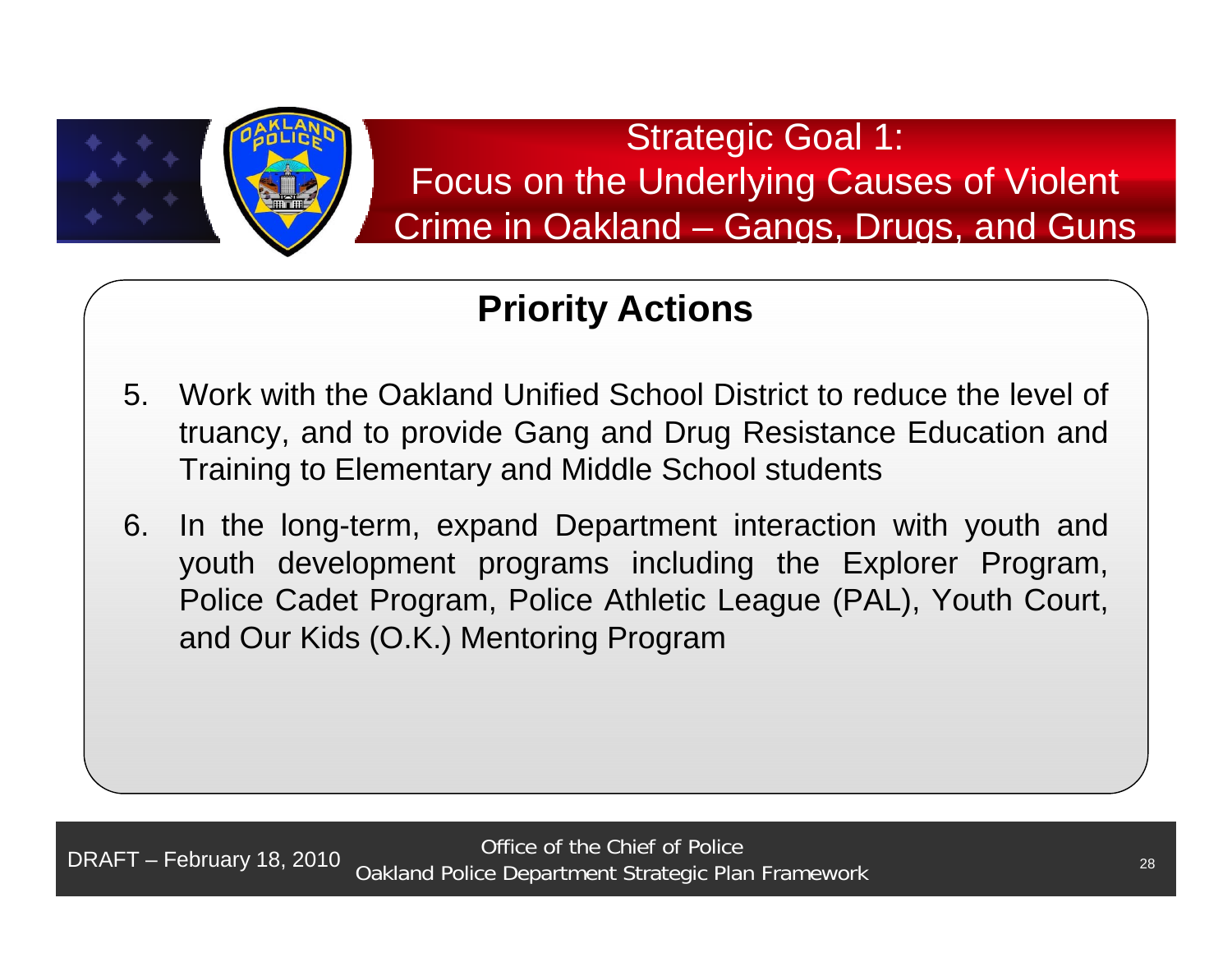

### Strategic Goal 2: Improve Top Priority Police Services Provided to the Community

- 1. Address the deficiencies in OPD's call center and improve its call taking and dispatch capabilities
- 2. Move as many police resources into the field as is practical by requiring as many sworn personnel as possible to work two shifts each month in patrol
- 3. In the long term increase the use of civilian personnel to handle functions that are currently being done by sworn personnel
- 4. Use state-of-the-art technology to determine the demand or workload and need for each OPD service, and identify police resources needed to provide a reasonable service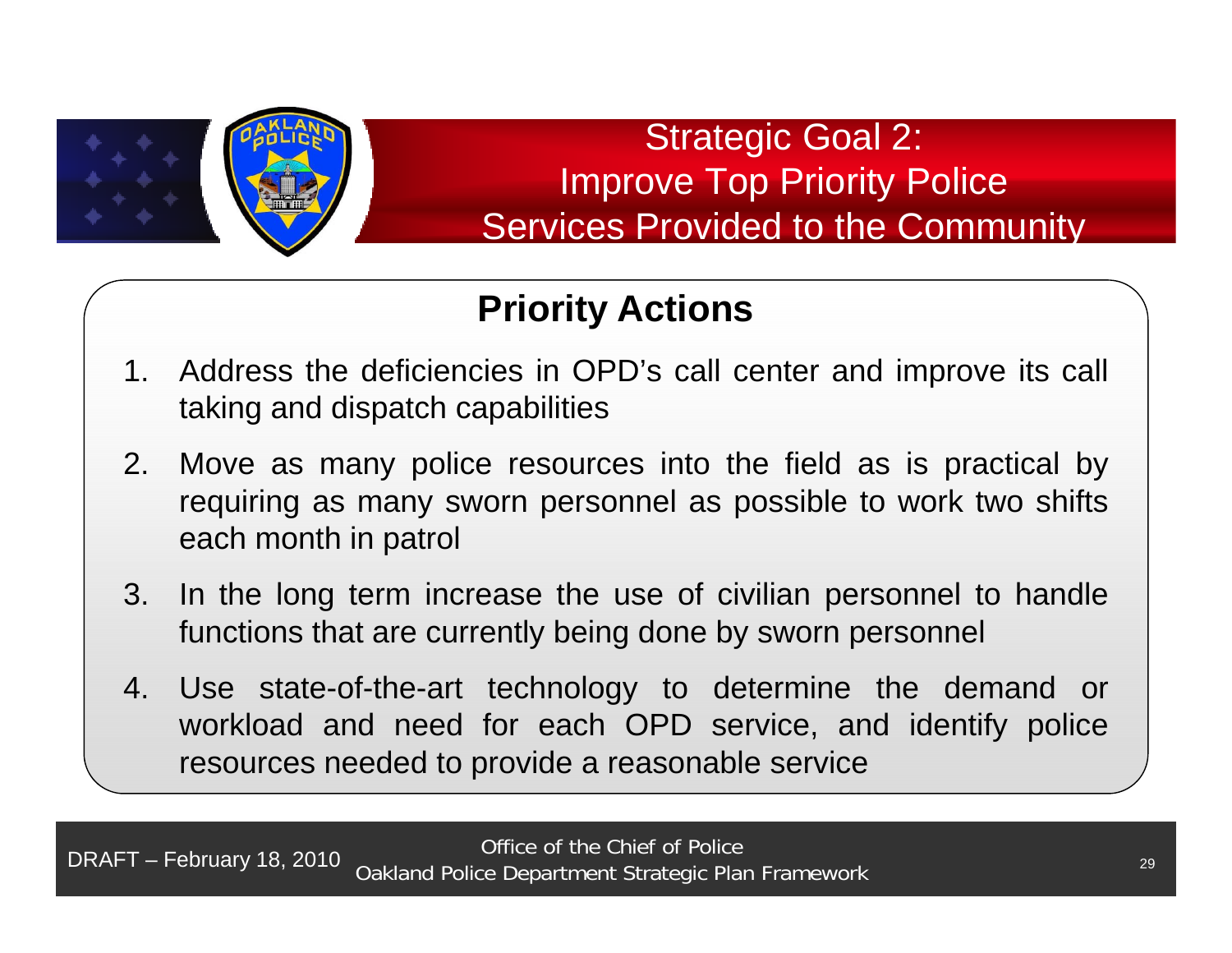

Strategic Goal 2: Improve Top Priority Police Services Provided to the Community

- 5. Revise the deployment approach using state-of-the-art technology to make sure patrol and other resources are matched with the demand for services or workload to the extent possible
- 6. Provide <sup>a</sup> police presence in neighborhoods and establish beat integrity for patrol units – assigning <sup>a</sup> patrol unit to each beat and requiring units to remain in their designated beats as much as possible
- 7. Obtain and maintain adequate patrol vehicles so patrol units can be fielded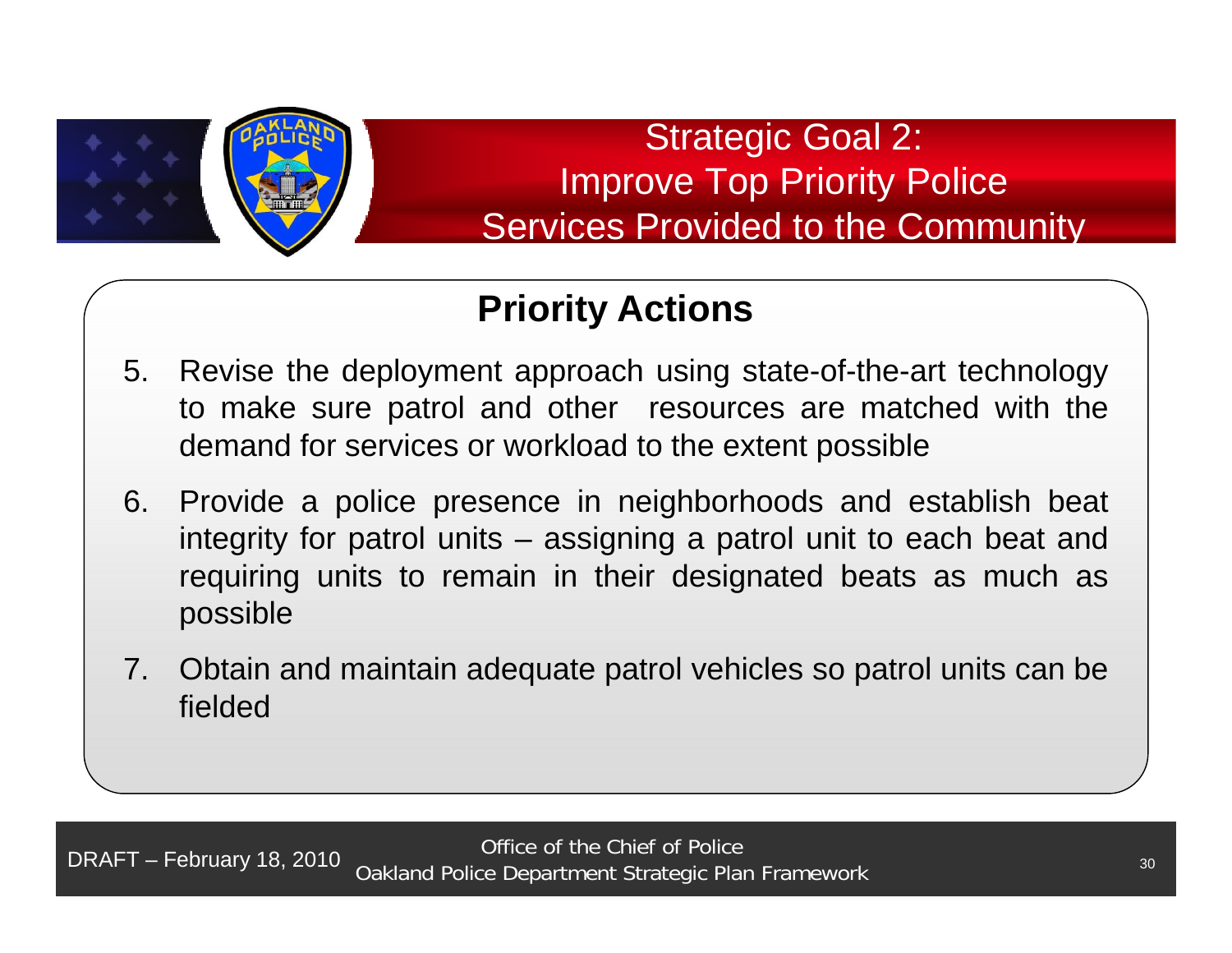

Strategic Goal 2: Improve Top Priority Police Services Provided to the Community

- 8. Reduce the backlog and the processing time for analyzing evidence to support investigations
- 9. Reduce the backlog of criminal investigations
- 10. Consolidate, expand, and develop our crime analysis capability and develop <sup>a</sup> meaningful "Compstat" type capability
- 11. Reinforce the culture of OPD as one characterized by <sup>a</sup> professional demeanor and courteous customer service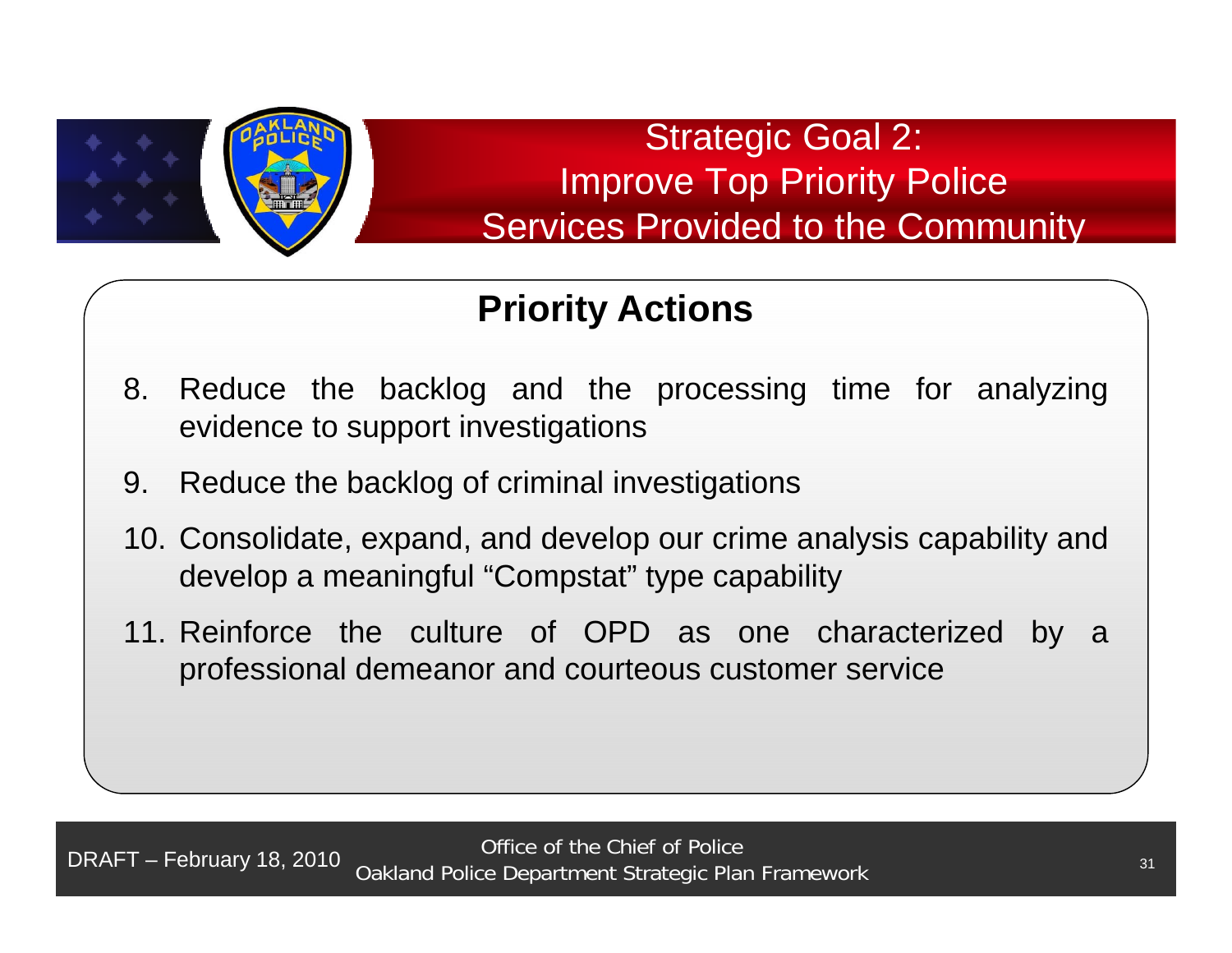

Strategic Goal 3: Improve the Relationship Between the OPD and the Community

- 1. Fully implement the Negotiated Settlement Agreement / MOU moving from compliance to making the concepts an integral part of police management and operations
- 2. Reinforce ethical, honest, and professional values within OPD
- 3. Increase the level of positive interaction between the police officers in the field and members of the Community – getting officers out of their cars to talk more with people in the neighborhoods
- 4. Improve Community awareness and interaction training for all personnel, focusing on the Field Training Officers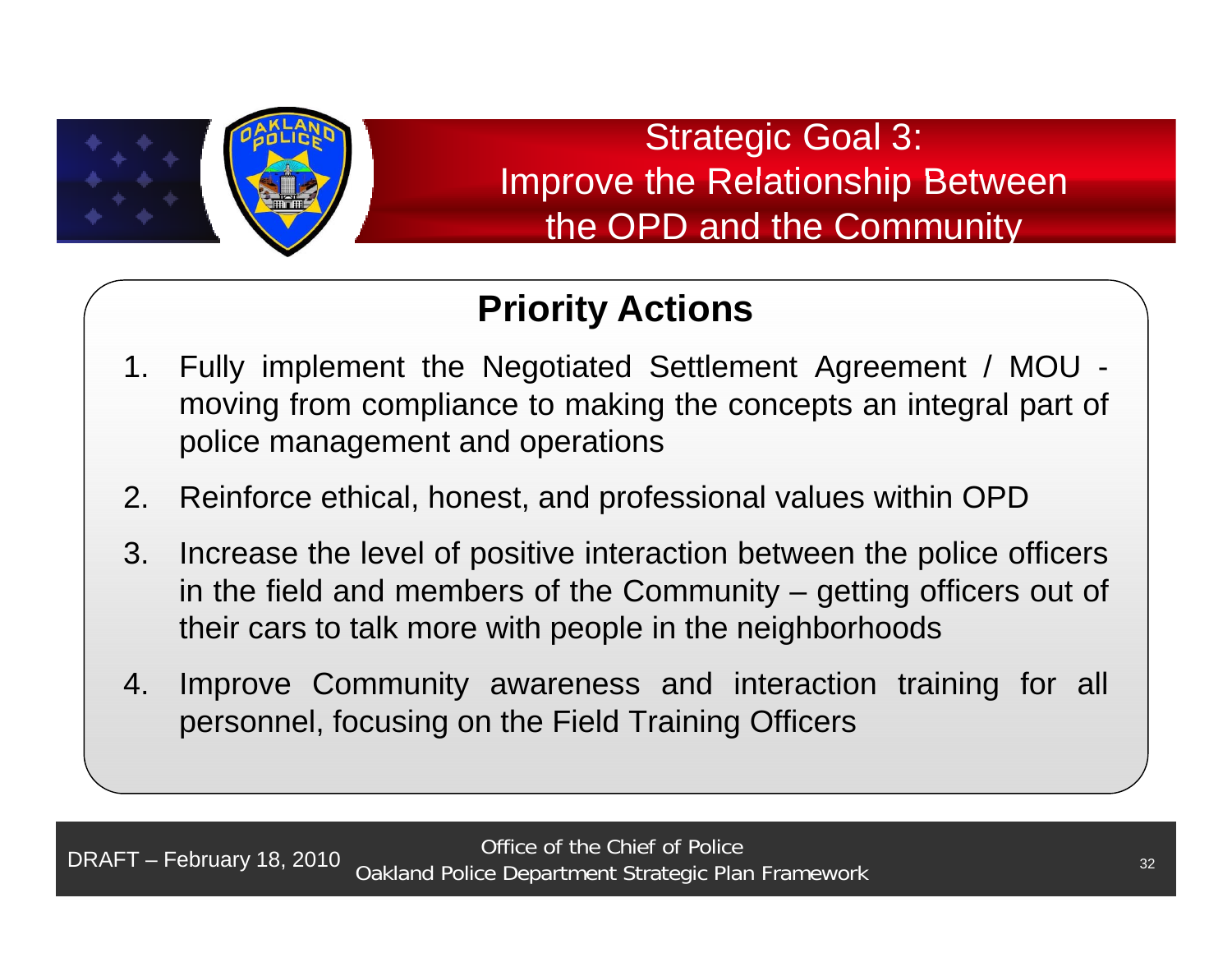

Strategic Goal 3: Improve the Relationship Between the OPD and the Community

- 5. Increase the Department's communication with, understanding of, and interaction with Oakland's youth to improve relationships and reduce violence
- 6. Expand the Department's efforts to develop Oakland youth and residents for service in OPD, and recruit and select residents of Oakland for positions to the extent possible
- 7. Improve the language capabilities of the Department and access to the Department by Oakland's non-English speaking Community
- 8. Expand the number of Community volunteers working with OPD, especially reserve police officers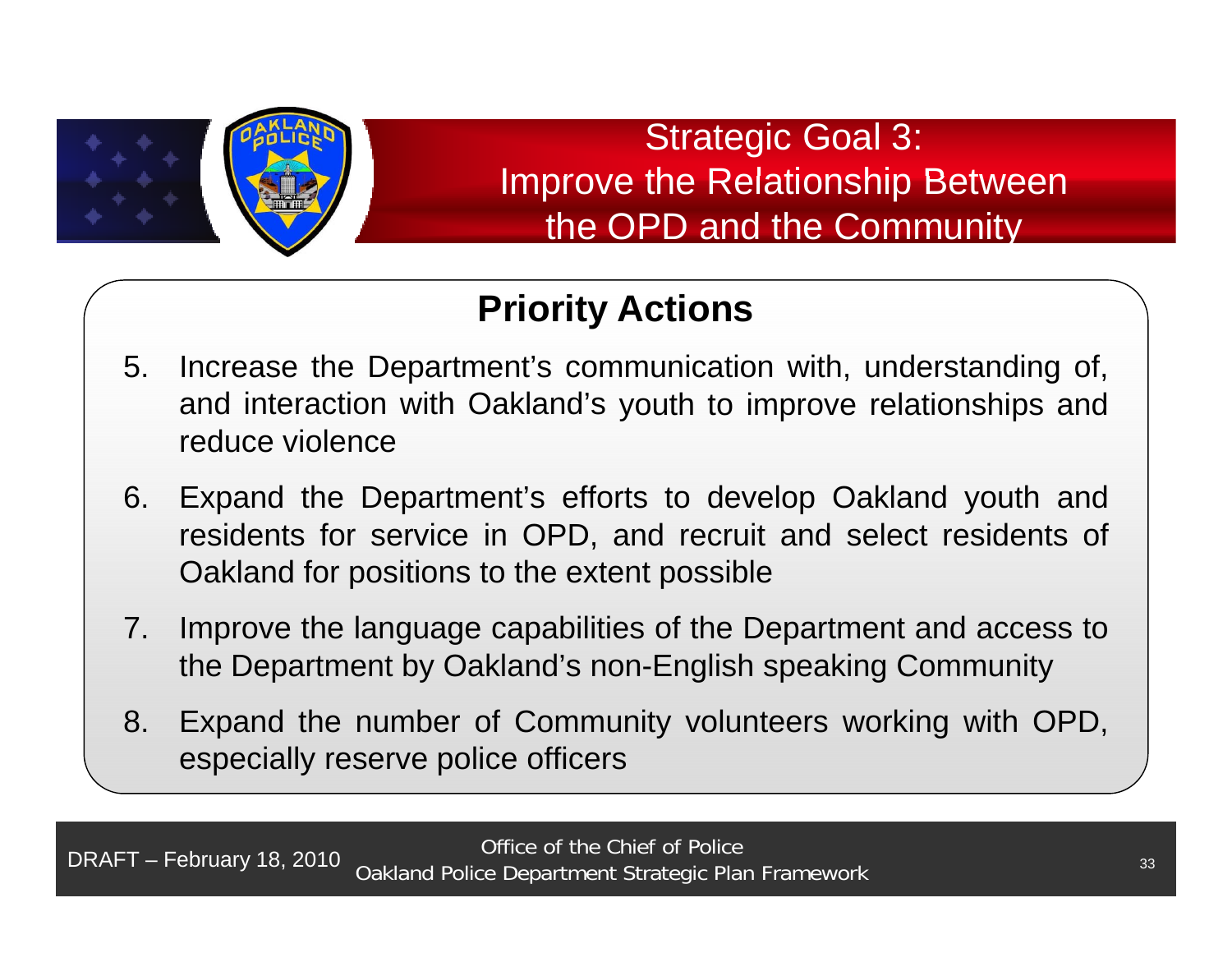

Strategic Goal 3: Improve the Relationship Between the OPD and the Community

- 9. Expand the use of Community advisory groups that provide input and assist OPD to identify and resolve issues
- 10. Use state-of-the-art technology to better communicate with the Community (twitter, facebook, blogs, texting, etc)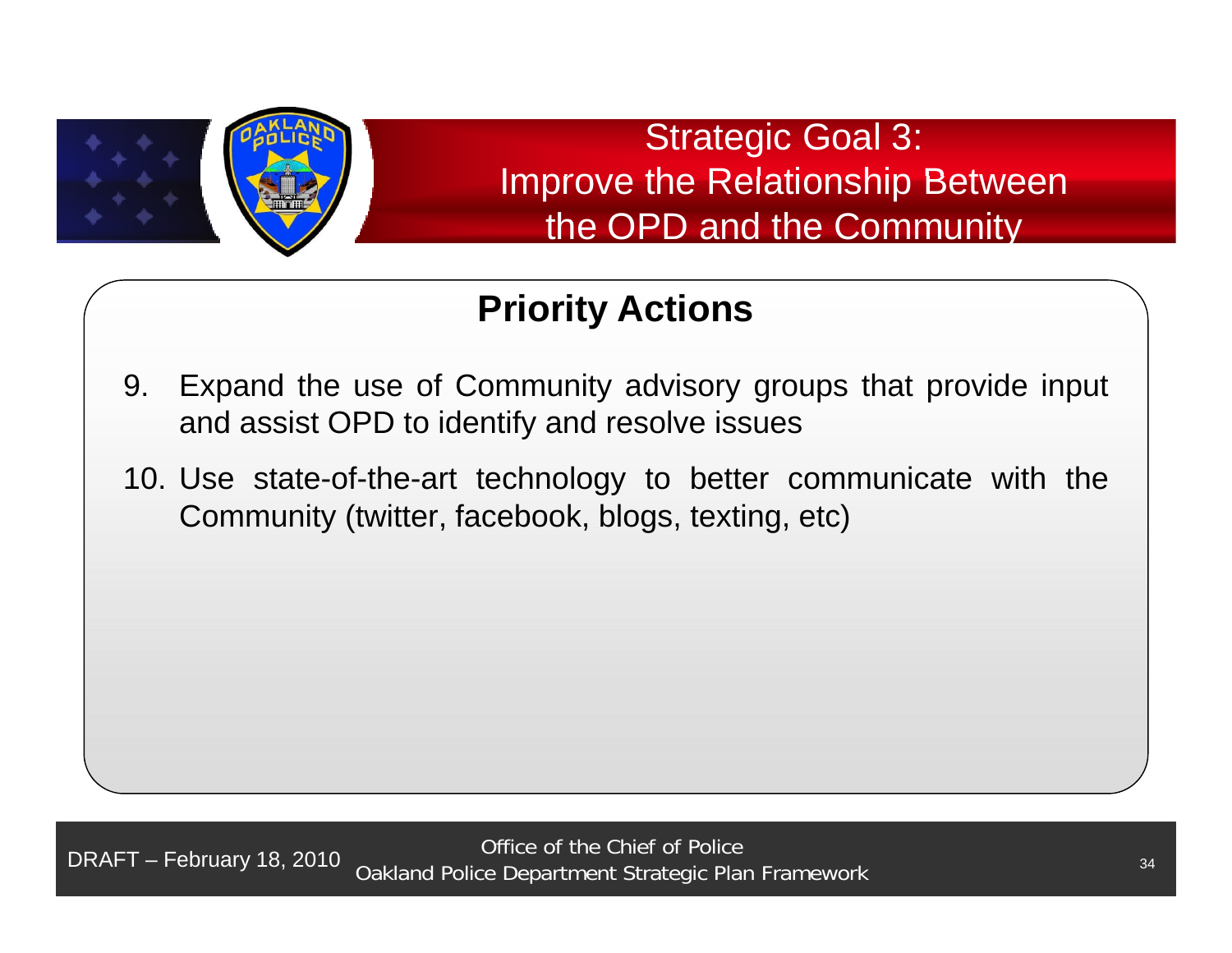

### Strategic Goal 4: Develop and Implement <sup>a</sup> "Total Community Policing" Model

- 1. Work with the Community, particularly those who have been involved in community policing to move to <sup>a</sup> "Total Community Policing Model" with the entire Department fully committed to community policing – all segments of OPD involved in and supportive of community policing
- 2. Re-establish the concepts of beat health and beat responsibility
- 3. Improve communication and strengthen positive relations with people in the Community so they are more willing to provide information on crime
- 4. Resolve the Measure Y compliance issues
- 5. Incorporate the Neighborhood Services function into OPD and develop a close working relationship with field operations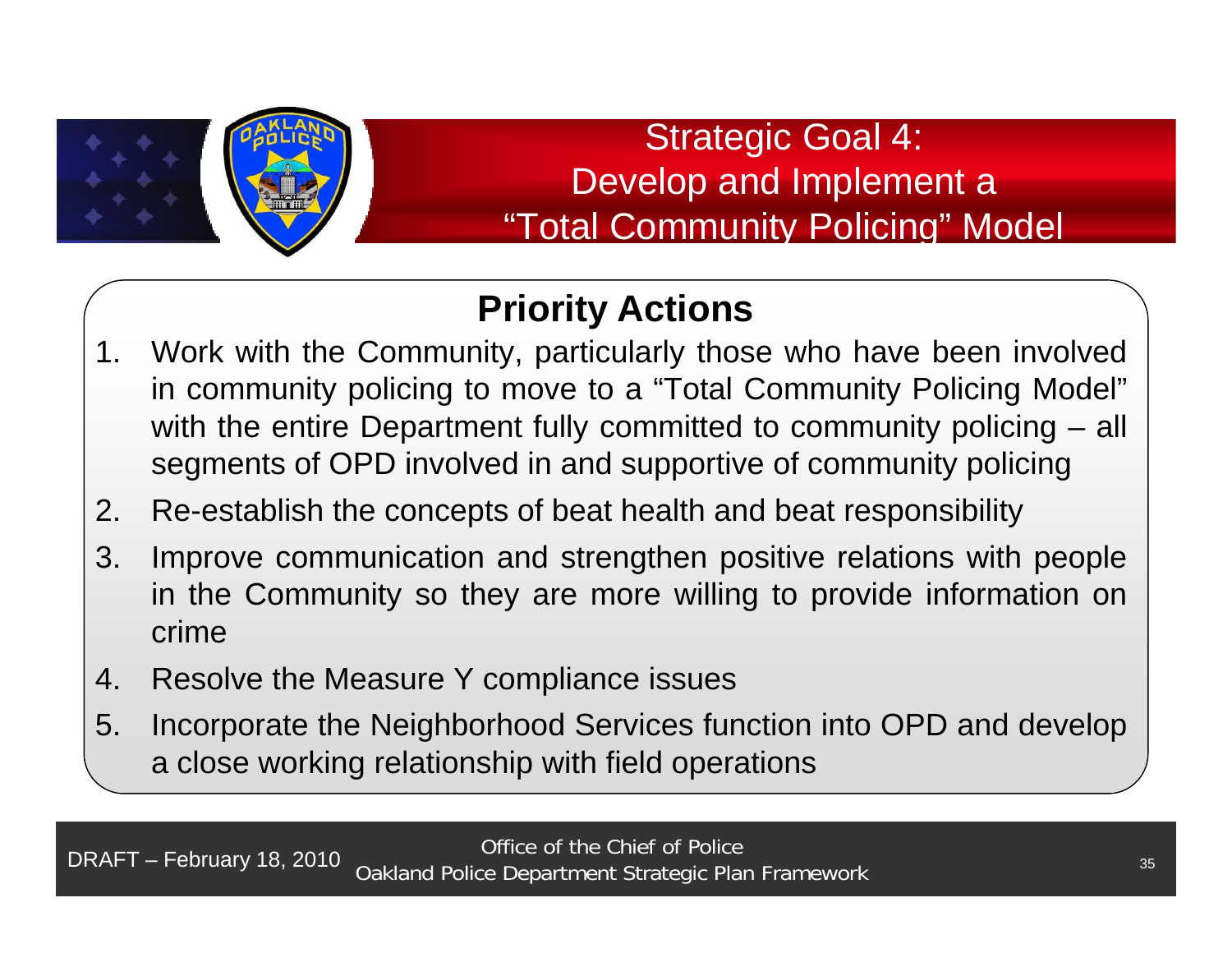

Strategic Goal 5: Improve the Capability of the OPD to Meets its Mission

- 1. Provide clear and consistent direction
- 2. 2. Improve communication within the Department by implementing initiatives of the Communications Focus Group
- 3. Identify the demand for police services or workload for the Department and attempt to match personnel resources to work load
- 4. Provide the basic tools needed by Department personnel to perform their functions
- 5. Treat employees fairly and earn their trust and confidence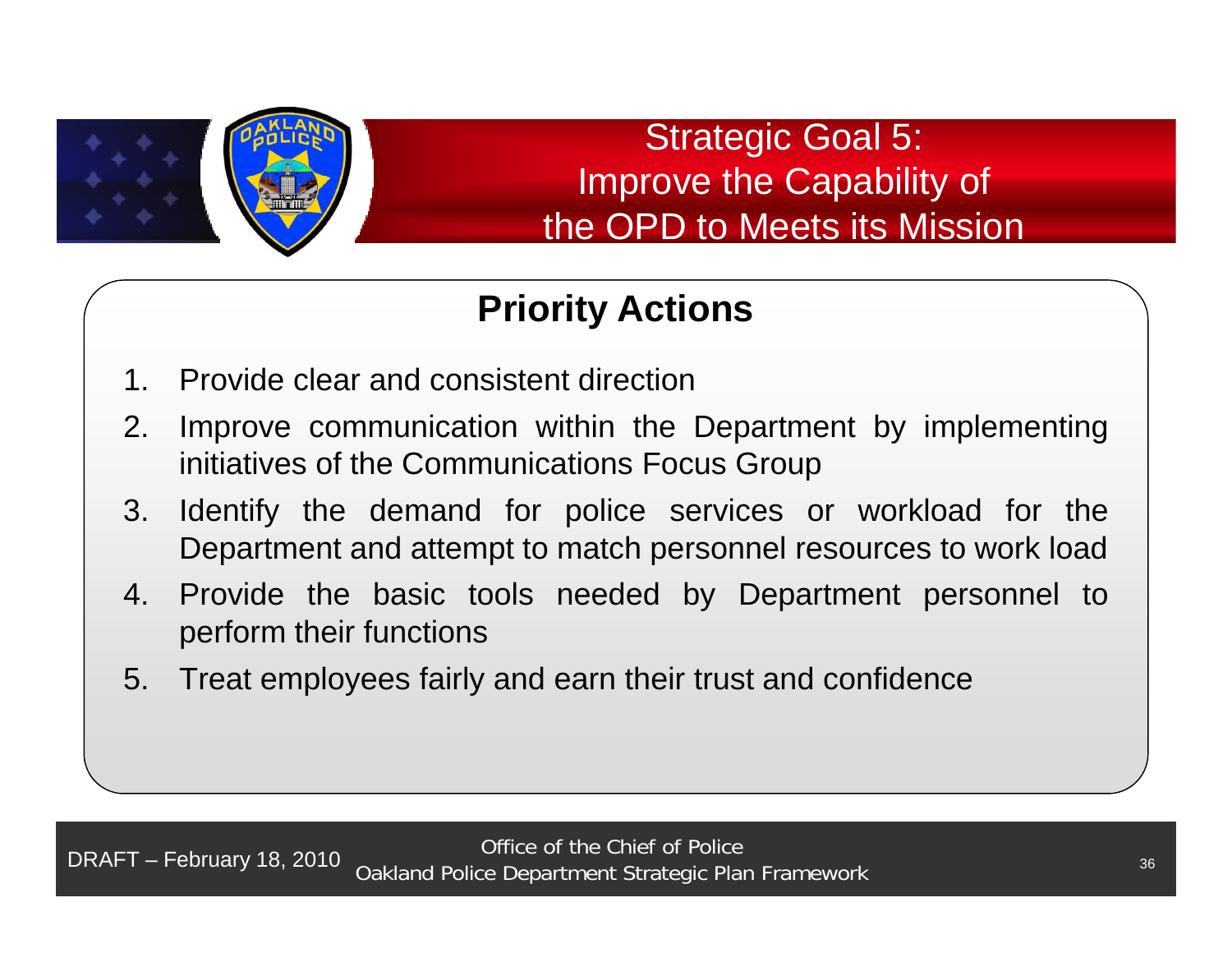

Strategic Goal 5: Improve the Capability of the OPD to Meets its Mission

- 6. Effectively select and implement technology through <sup>a</sup> "Strategic Technology Plan"
- 7. Improve personnel development and raise the standards for promotion at all levels
- 8. Improve and streamline internal investigations and disciplinary processes while maintaining high standards
- 9. Strengthen tactical knowledge, capability, and discipline within the **Department**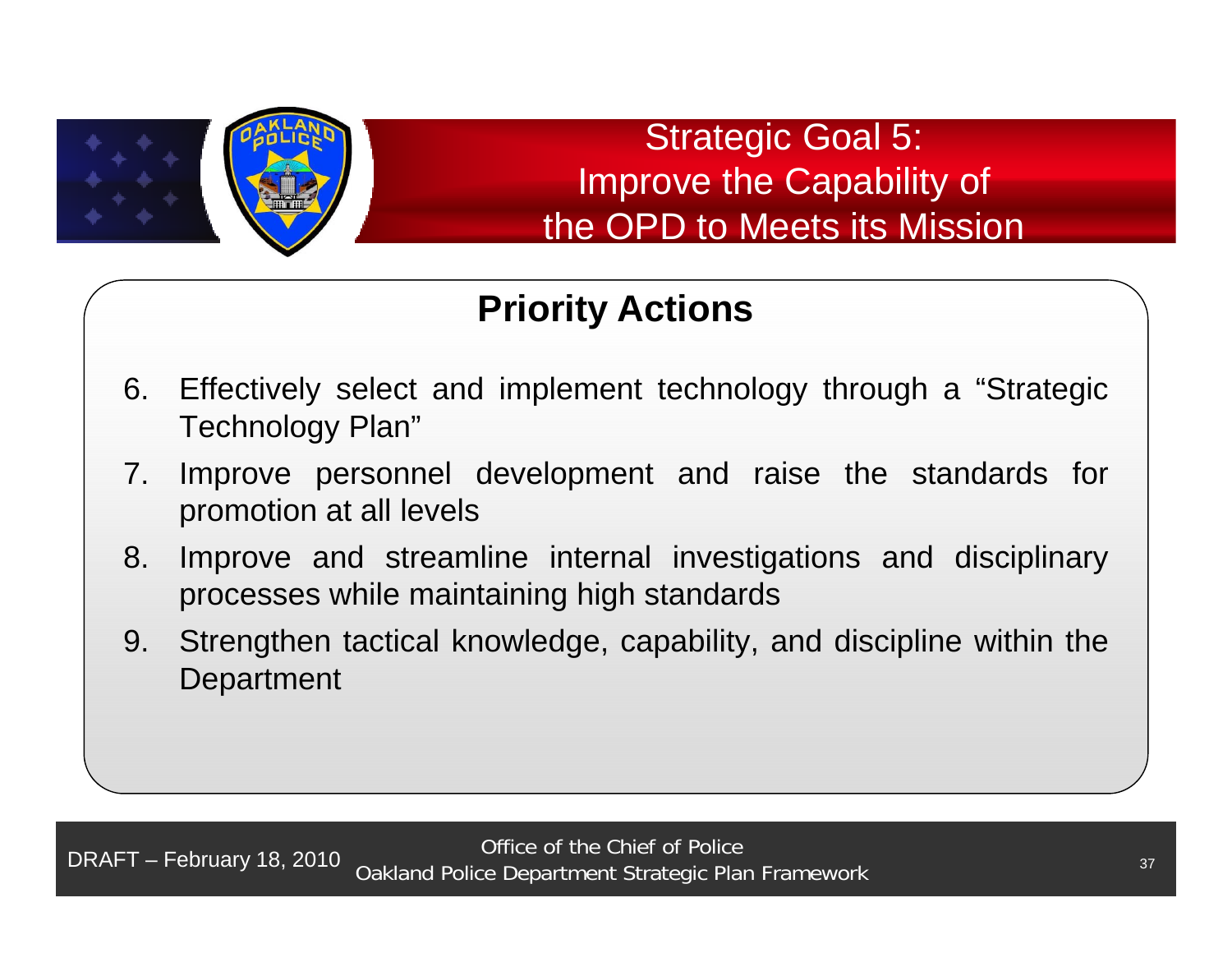

Strategic Goal 5: Improve the Capability of the OPD to Meets its Mission

- 10. Develop and implement <sup>a</sup> Career Development Program offering mentoring, training and evaluation to assist employees in achieving their professional goals
- 11. Improve the relationship and partnership between labor (both sworn and civilian) and management
- 12. Monitor employee morale and issues through periodic employee surveys